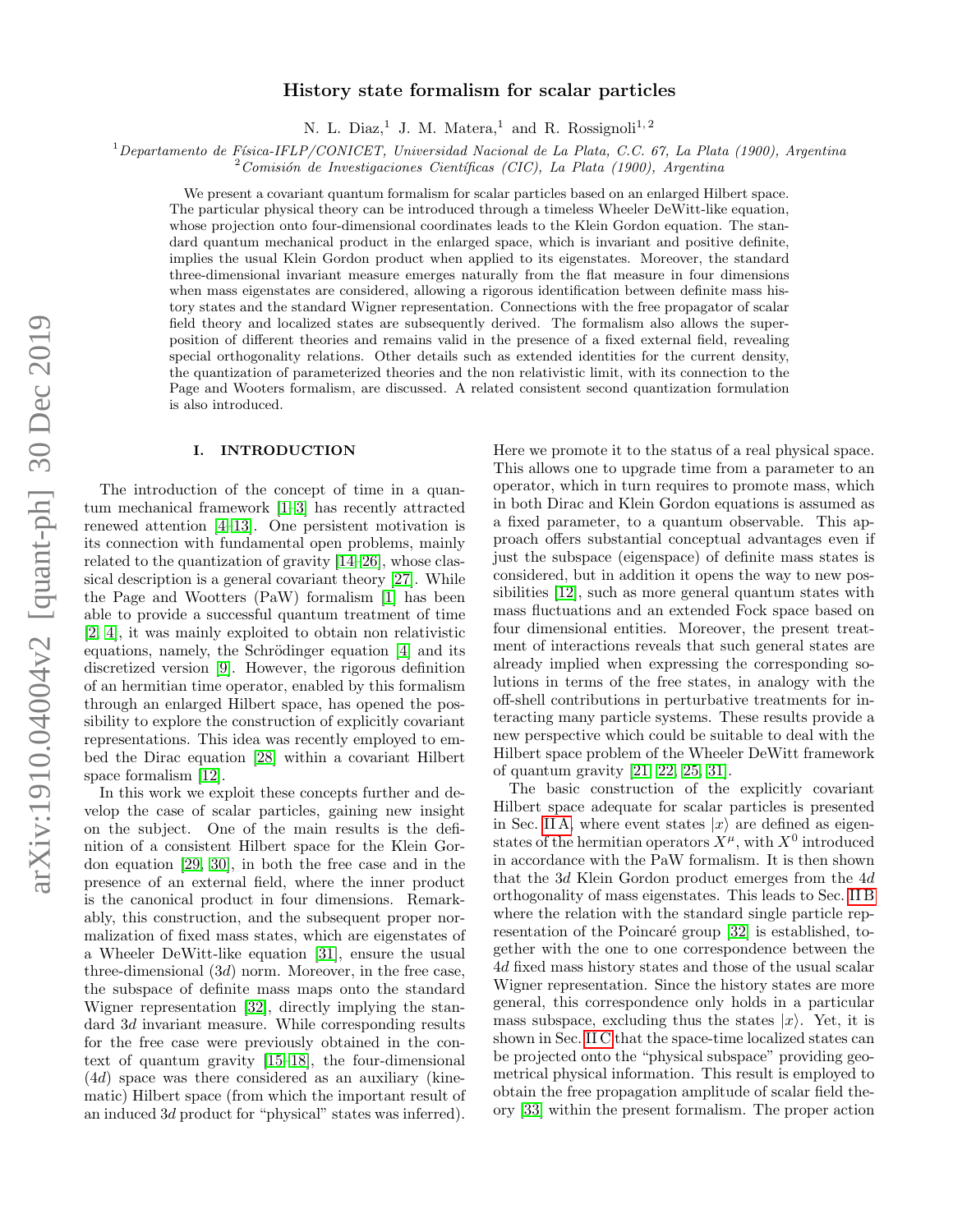of covariant operators on physical subspaces is further clarified in Sec. [II D](#page-4-0) by decomposing the Hilbert space according to its different mass and energy sectors. In particular, the unboundedness of  $P^0$ , the generator of the time translations, is discussed. The normalization in time is considered in the same section, where it is explicitly shown that a general normalizable state in the covariant Hilbert space is a superposition of the previous mass "improper" eigenstates.

In Sec. [III](#page-4-1) the universe equation is generalized to include interactions with an external field. The Klein Gordon equation with a potential is obtained by projecting onto  $|x\rangle$  the associated eigenvalue equation. It is then proved that the correct connection between the canonical extended product and the Klein Gordon product holds for any mass and time independent external field (for a given gauge choice and reference frame). It is also remarked how the consideration of states with no definite mass is already implicit when dealing with interactions.

Some of the new insights which follow from the relativistic regime are transferred to the non relativistic case in Sec. [IV.](#page-6-0) In particular, a proposal for the normalization of states with infinite histories is derived in a selfcontained non relativistic discussion. The case of a linearly mass dependent potential is also briefly discussed.

The consistent construction of the single particle representation also allows a consistent definition of a Fock space where the building block is the particle as a fourdimensional entity. In Sec. [V](#page-7-0) this "second quantization of histories" is explored. The identification of Sec. [II B](#page-2-0) is extended to the standard Fock space of scalar field theory through the definition of a proper subspace and the generalization of the universe operator to a one-body operator. Finally, conclusions and perspectives are discussed in Sec. [VI.](#page-8-0)

#### <span id="page-1-4"></span>II. SCALAR PARTICLE

#### <span id="page-1-0"></span>A. Quantum Formalism

A general history state for a scalar particle can be written as

$$
|\Psi\rangle = \int d^4p \ \Psi(p)|p\rangle \tag{1}
$$

where  $|p\rangle \in \mathcal{H}$  are the improper eigenstates of the four operators  $P_{\mu}$ . Here  $\mathcal{H} = \{ S(\mathbb{R}^4), L^2(\mathbb{R}^4), S^*(\mathbb{R}^4) \}$  is the rigged Hilbert space constructed from  $L^2(\mathbb{R}^4)$ , and  $S(\mathbb{R}^4)$ is the Schwartz space. Boost operators are defined by

<span id="page-1-5"></span>
$$
U(\Lambda)|p\rangle = |\Lambda p\rangle,\tag{2}
$$

with  $\Lambda^{\mu}_{\ \nu} = e^{w^{\mu}_{\ \nu}}$  and  $w_{\mu\nu} = -w_{\nu\mu}$  an antisymmetric tensor. The transformed state becomes

$$
U(\Lambda)|\Psi\rangle = \int d^4p \,\Psi'(p)|p\rangle\,,\tag{3}
$$

with

$$
\Psi'(p) = \langle p|U(\Lambda)|\Psi\rangle = \Psi(\Lambda^{-1}p). \tag{4}
$$

We may also introduce the states  $|x\rangle = \frac{1}{(2\pi)^2} \int d^4p \, e^{ipx} |p\rangle$ with  $px = p_{\mu}x^{\mu} = p^{0}x^{0} - \sum_{i=1}^{3} p^{i}x^{i}$ , which transform as  $U(\Lambda)|x\rangle = |\Lambda x\rangle$ . If  $|x\rangle$  are eigenstates of operators  $X^{\mu}$ , the latter satisfy the commutation relations  $[X^{\mu}, P_{\nu}] =$  $i\delta^{\mu}_{\ \nu}$ . Clearly the operators  $P_{\mu}$ ,  $L_{\mu\nu} := X_{\mu}P_{\nu} - X_{\nu}P_{\mu}$  provide a representation of the Lie algebra of the Poincaré group, where it is worth noting that  $P_0$  is not the Hamiltonian (see Sec. [II D\)](#page-4-0) and that the representation acts on  $H$  and not on a classical field. The representation is manifestly unitary since

$$
\langle \tilde{\Psi} | U(\Lambda)^\dagger U(\Lambda) | \Psi \rangle = \int d^4 p \, \tilde{\Psi}'^*(p) \Psi'(p) = \langle \tilde{\Psi} | \Psi \rangle. \tag{5}
$$

Next we consider the operator

<span id="page-1-6"></span>
$$
\mathcal{J} = P^{\mu} P_{\mu} . \tag{6}
$$

The equation

<span id="page-1-1"></span>
$$
\mathcal{J}|\Psi\rangle = m^2|\Psi\rangle \,,\tag{7}
$$

has the general solution

<span id="page-1-2"></span>
$$
|\Psi_{m^2}\rangle = \int d^4p \ \delta(p^\mu p_\mu - m^2) H^+(p^0) \alpha(\mathbf{p}) |p\rangle
$$
  

$$
\oplus \int d^4p \ \delta(p^\mu p_\mu - m^2) H^-(p^0) \beta(\mathbf{p}) |p\rangle \quad (8)
$$

where  $H^{\pm}$  denotes the Heaviside function such that  $\pm$ corresponds to positive or negative  $p^0$  and  $m^2$  is a real eigenvalue of the hermitian operator  $\mathcal{J}$ .

Defining  $\Psi(x) = \langle x|\Psi\rangle$ , Eq. [\(7\)](#page-1-1) becomes the usual Klein Gordon equation [\[29,](#page-11-6) [30\]](#page-11-7),

$$
\langle x | (P^{\mu}P_{\mu} - m^2) | \Psi \rangle = 0 \Rightarrow (\partial^{\mu}\partial_{\mu} + m^2) \Psi(x) = 0 \quad (9)
$$

whose invariance is apparent since  $\Psi'(x) = \langle x|U(\Lambda)|\Psi\rangle =$  $\Psi(\Lambda^{-1}x)$ . Since

$$
\delta(p^{\mu}p_{\mu} - m^2)H^+(p^0) = \frac{\delta(p^0 - E_{\mathbf{p}m})}{2E_{\mathbf{p}m}},\qquad(10)
$$

with  $E_{\mathbf{p}m} = \sqrt{\mathbf{p}^2 + m^2}$ , an arbitrary solution with positive  $p^0$  can be written explicitly as

<span id="page-1-3"></span>
$$
|\Psi_{m^2}\rangle = \frac{1}{\sqrt{2\pi}} \int d^4x \ \psi(x)|x\rangle \,, \tag{11}
$$

$$
\psi(x) = \frac{1}{(2\pi)^{3/2}} \int \frac{d^3p}{2E_{\mathbf{p}m}} \alpha(\mathbf{p}) e^{-ipx|_{p^0 = E_{\mathbf{p}m}}}, \quad (12)
$$

where  $\psi(x) = \sqrt{2\pi} \Psi(x)$ . Under a Lorentz transformation,  $\alpha(\mathbf{p}) \to \alpha(\Lambda^{-1}\mathbf{p})$  (Eq. [\(8\)](#page-1-2)), implying  $\frac{d^3p}{2E}$  $rac{d^{\circ}p}{2E_{\mathbf{p}m}}$  invariant, in agreement with the well known result. The product of two solutions corresponding to different eigenvalues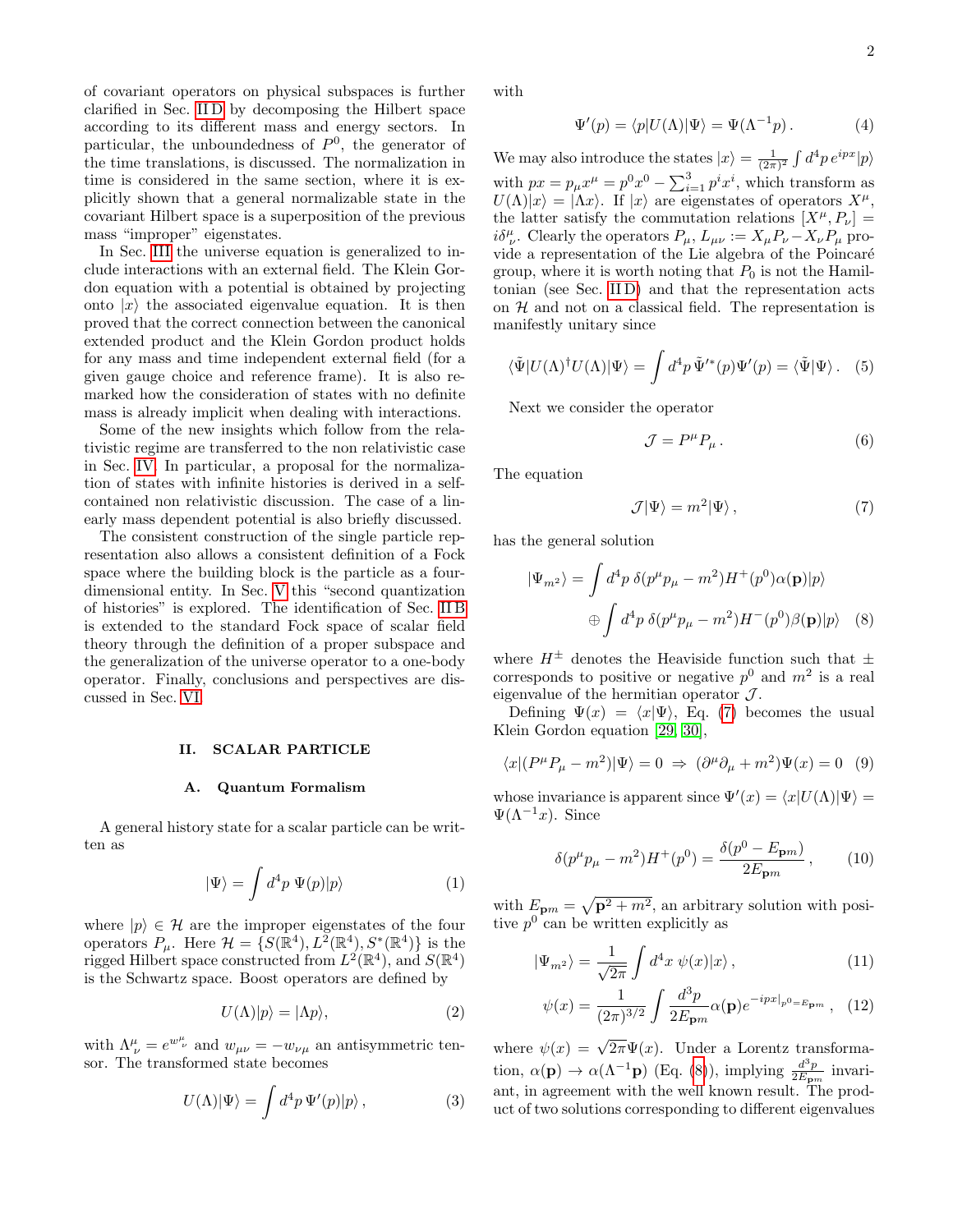$m^2$  and  $\tilde{m}^2$  yields

$$
\langle \Psi_{\tilde{m}^2} | \Psi_{m^2} \rangle = \int \frac{d^3 p}{4E_{\mathbf{p}\tilde{m}} E_{\mathbf{p}m}} \delta(E_{\mathbf{p}m} - E_{\mathbf{p}\tilde{m}}) \tilde{\alpha}^*(\mathbf{p}) \alpha(\mathbf{p})
$$

$$
= \delta(m^2 - \tilde{m}^2) \int \frac{d^3 p}{2E_{\mathbf{p}m}} \tilde{\alpha}^*(\mathbf{p}) \alpha(\mathbf{p}) \qquad (13)
$$

since  $\delta(E_{\mathbf{p}m} - E_{\mathbf{p}\tilde{m}}) = \delta(m^2 - \tilde{m}^2) 2E_{\mathbf{p}m}$ . In the case of two solutions with the same momenta distribution at equal mass, then

<span id="page-2-6"></span>
$$
\langle \Psi_{\tilde{m}^2} | \Psi_{m^2} \rangle = \delta(m^2 - \tilde{m}^2) \int \frac{d^3 p}{2E_{\mathbf{p}m}} |\alpha(\mathbf{p})|^2 \quad (14)
$$

with a similar expression in terms of  $\beta(\mathbf{p})$  for negative  $p^0$ (solutions with positive and negative  $p^0$  are orthogonal). It is straightforward to see from Eq. [\(12\)](#page-1-3) that

$$
\int \frac{d^3p}{2E_{\mathbf{p}m}} |\alpha(\mathbf{p})|^2 = Q(\psi, \psi)
$$

with

$$
Q(\varphi, \psi) := i \int d^3x \, (\varphi^*(\mathbf{x}, t) \partial_t \psi(\mathbf{x}, t) - \psi(\mathbf{x}, t) \partial_t \varphi^*(\mathbf{x}, t)) \tag{15}
$$

and  $\psi(\mathbf{x},t) = \psi(x)$ . Since

<span id="page-2-7"></span>
$$
\langle \Psi_{\tilde{m}^2} | \Psi_{m^2} \rangle = \delta(m^2 - \tilde{m}^2) Q(\psi, \psi), \quad (16)
$$

the proper normalization of these solutions in  $S^*(\mathbb{R}^4)$ then implies, remarkably, the usual Klein Gordon nor-malization [\[29\]](#page-11-6)  $Q(\psi, \psi) = 1$ , i.e.

$$
\langle \Psi_{\tilde{m}^2} | \Psi_{m^2} \rangle = \delta(m^2 - \tilde{m}^2) \Leftrightarrow
$$
  

$$
i \int d^3x \ (\psi^*(\mathbf{x}, t) \partial_t \psi(\mathbf{x}, t) - \psi(\mathbf{x}, t) \partial_t \psi^*(\mathbf{x}, t)) = 1. \tag{17}
$$

The state of a particle at a given time  $t$  may be identi-The state of a particle at a given time t may be identified with the "conditioned" state  $|\psi(t)\rangle := \sqrt{2\pi} \langle t | \Psi_{m^2} \rangle$ , with  $|t\rangle = |x^0\rangle$  for  $x^0 = t$ , and thus  $\psi(\mathbf{x}, t)$  with the Klein Gordon wavefunction  $\langle \mathbf{x} | \psi(t) \rangle$ . In the case of massive particles (positive m), the normalization  $\langle \Psi_{\tilde{m}} | \Psi_{m} \rangle =$  $\delta(m - \tilde{m})$  can instead be chosen, in which case

<span id="page-2-5"></span>
$$
\langle \Psi_{\tilde{m}} | \Psi_{m} \rangle = \delta(m - \tilde{m}) \Leftrightarrow
$$

$$
\frac{i}{2m} \int d^{3}x \, (\psi^*(\mathbf{x}, t) \partial_t \psi(\mathbf{x}, t) - \psi(\mathbf{x}, t) \partial_t \psi^*(\mathbf{x}, t)) = 1, (18)
$$

i.e.,  $\int d^3x \rho(\mathbf{x}, t) = 1$ , with  $\rho(\mathbf{x}, t)$  the usual Klein Gordon density [\[34,](#page-11-16) [35\]](#page-11-17), which in the non relativistic-limit reduces to the Schrödinger one for positive energy solutions.

More generally, it is now easy to prove the following relations

<span id="page-2-1"></span>
$$
\langle \Phi_{\tilde{m}^2}^{\pm} | \Psi_{m^2}^{\pm} \rangle = \pm \delta(\tilde{m}^2 - m^2) Q(\varphi, \psi) , \qquad (19)
$$

$$
\langle \Phi_{\tilde{m}^2}^{\pm} | \Psi_{m^2}^{\mp} \rangle = 0, \qquad (20)
$$

where the sign  $\pm$  indicates the sign of  $p^0$  and  $\langle \Phi_{m^2} | \Psi_{m^2} \rangle$ can be obviously also expressed as  $\frac{1}{2\pi} \int d^4x \,\varphi^*(x)\psi(x)$ . It is important to notice that the previous relations provide a positive normalization condition for both signs of  $p^0$  since  $\langle \Psi_{\tilde m^2}^{\pm} | \Psi_{m^2}^{\pm} \rangle = \delta(\tilde m^2 - m^2) |Q(\psi, \psi)|$ . The positivity follows from the canonical product in  $L^2(\mathbb{R}^4)$ , yet it implies the usual "norm". The connection between both products can also be derived from extended relations satisfied by the current density. These relations are obtained in the Appendix [A](#page-9-0) using the present formalism. The results of Eqs. [\(19, 20\)](#page-2-1) agree with the general treatment within the quantization of reparametrizationinvariant systems [\[17\]](#page-11-18) (see Sec. [II C](#page-3-0) and the Appendix [B\)](#page-10-5). An analogous result which connects a 4d invariant product with the 3d Dirac's product also holds for Dirac's particles [\[12\]](#page-11-5).

# <span id="page-2-0"></span>B. Relationship with Wigner representation

The relation between the four and three-dimensional products provides a connection between a fixed mass solution of [\(7\)](#page-1-1) and the usual (scalar) single particle representation in  $L^2(\mathbb{R}^3, d\mu(p))$  where  $d\mu(p)$  =  $\frac{1}{(2\pi)^3} \frac{d^3p}{2E_p}$  $\frac{d^2p}{2E_p}$ . The usual improper momentum eigenstates  $|\mathbf{p}\rangle_{W} \in L^2(\mathbb{R}^3, d\mu(p))$  are normalized as  $\mathbf{p} \langle \mathbf{p}' | \mathbf{p} \rangle_{W} =$  $(2\pi)^3 2E_p \delta^{(3)}(p - p')$ . We notice that the standard invariant normalization requires the addition of the factor  $2E_{\rm p}$  in order to compensate the non invariance of the space volume [\[33,](#page-11-15) [36\]](#page-11-19).

The connection with the present formalism becomes apparent if we expand a solution [\(8\)](#page-1-2) as, setting  $a(\mathbf{p}) =$  $\frac{\alpha(\mathbf{p})}{\sqrt{(2\pi)^3}},\,\, b(\mathbf{p})\,\,=\,\,\frac{\beta(\mathbf{p})}{\sqrt{(2\pi)}}$  $\frac{\partial (\mathbf{p})}{\partial (\overline{z})^3}$ ,  $E_{\mathbf{p}m} \to E_{\mathbf{p}}$  and noting that  $\delta(p^{\mu}p_{\mu} - m^2)H^{\pm}(p^0) = \delta(p^0 \mp E_{\bf p}m)/2E_{\bf p},$ 

<span id="page-2-4"></span>
$$
|\Psi_{m^2}\rangle = \int \frac{d^3p}{(2\pi)^3 2E_\mathbf{p}} a(\mathbf{p}) |E_{\mathbf{p}m} \mathbf{p}\rangle, \qquad (21)
$$

$$
\bigoplus \int \frac{d^3p}{(2\pi)^3 2E_{\mathbf{p}}} b(\mathbf{p}) | - E_{\mathbf{p}m} \mathbf{p} \rangle , \qquad (22)
$$

where we have introduced the states

$$
|\pm E_{\mathbf{p}m}\mathbf{p}\rangle := (2\pi)^{3/2} \int dp_0 \,\delta(p_0 \mp E_{\mathbf{p}m}) |p_0 \mathbf{p}\rangle, \, (23)
$$

which satisfy  $(r, r' = \pm 1)$ )

$$
\langle rE_{\mathbf{p'}m'}\mathbf{p'}|r'E_{\mathbf{p}m}\mathbf{p}\rangle = (2\pi)^3 2E_{\mathbf{p}}\delta_{rr'}\delta^{(3)}(\mathbf{p}-\mathbf{p'})\delta(m^2-m'^2).
$$
\n(24)

The factor  $2E_p$  now arises naturally from the mass orthogonality condition.

The one-to-one correspondence between the states

<span id="page-2-3"></span>
$$
|\Psi_{m^2}\rangle = \int \frac{d^3p}{(2\pi)^3 2E_\mathbf{p}} a(\mathbf{p}) |E_{\mathbf{p}m} \mathbf{p}\rangle \in \mathcal{H},\qquad(25)
$$

and the states

<span id="page-2-2"></span>
$$
|\psi\rangle_{w} = \int \frac{d^3p}{(2\pi)^3 2E_\mathbf{p}} a(\mathbf{p}) |\mathbf{p}\rangle_{w} \in L^2(\mathbb{R}^3, d\mu(p)), (26)
$$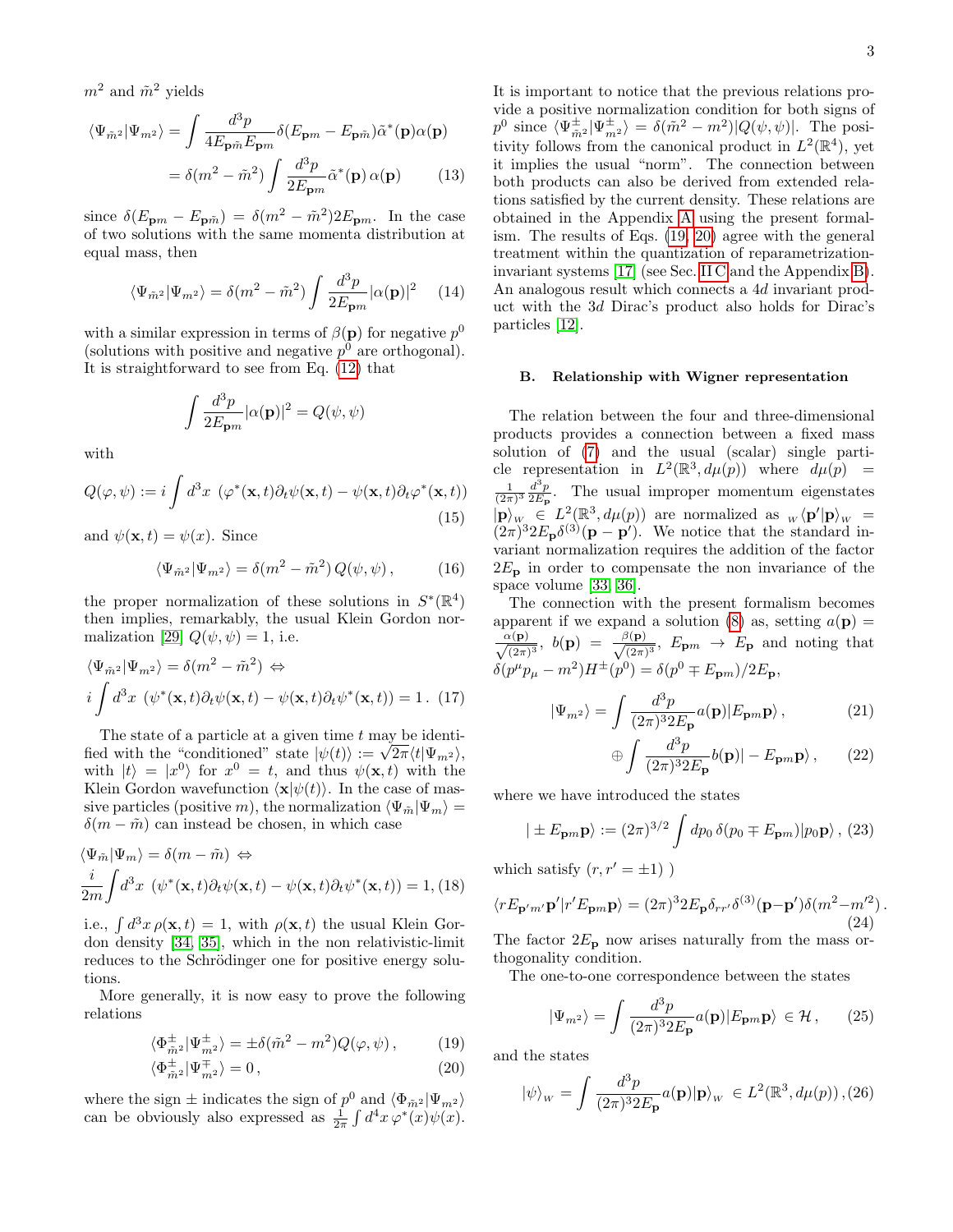is now explicit since in both cases

$$
\int \frac{d^3p}{(2\pi)^3 2E_{\mathbf{p}}} |a(\mathbf{p})|^2 = 1, \tag{27}
$$

and their transformation properties are identical. It shall be noticed that while  $|\psi\rangle_W$  (Eq. [26\)](#page-2-2) represents a particle at a fixed time (or equivalently, in the Heisenberg picture),  $|\Psi_{m^2}\rangle$  (Eq. [25\)](#page-2-3) represents instead the whole history of the particle. In fact, we may also ex-press [\(25\)](#page-2-3) as  $|\Psi_{m^2}\rangle = \frac{1}{\sqrt{2}}$  $\frac{1}{2\pi}\int dt \int \frac{d^3p}{(2\pi)^3 2E_{\bf p}} e^{-iE_{\bf p}t} a({\bf p}) |t{\bf p}\rangle,$ where  $|tp\rangle = \frac{1}{\sqrt{2}}$  $\frac{1}{2\pi} \int dp_0 e^{ip_0 t} |p_0 \mathbf{p}\rangle$  (notice that  $|\mathbf{p}\rangle$  differs from  $|\mathbf{p}\rangle_{w}$ ) hence defining the proper history state of  $|\psi\rangle_w$  in the relativistic framework.

# <span id="page-3-0"></span>C. Klein Gordon Propagator

Given a general state in  $H$ , it can be projected onto the subspace of states satisfying [\(7\)](#page-1-1) with a fixed eigenvalue  $m<sup>2</sup>$  by the operator

$$
\Pi_{m^2} := \delta(\mathcal{J} - m^2). \tag{28}
$$

In general, this leaves both positive and negative  $p^0$  contributions. For the present discussion it is useful to introduce additional projectors  $P^{\pm} := \int dp_0 \, H^{\pm}(p_0)|p_0\rangle\langle p_0|\otimes$ 1, satisfying  $[P^{\pm}, \Pi_m]=0$ , and define  $\Pi_{m^2}^{\pm} := P^{\pm} \Pi_{m^2}$ . In particular it is interesting to project  $\hat{x}$  onto the space of "physical" particle states:

<span id="page-3-2"></span>
$$
\sqrt{2\pi} \Pi_{m^2}^+ |x\rangle = \sqrt{2\pi} P^+ \delta(\mathcal{J} - m^2) \int \frac{d^4 p}{\sqrt{(2\pi)^4}} e^{ipx} |p\rangle
$$

$$
= \int \frac{d^4 p}{\sqrt{(2\pi)^3}} \delta(p^\mu p_\mu - m^2) H^+(p_0) e^{ipx} |p\rangle
$$

$$
= \int \frac{d^3 p}{(2\pi)^3 2E_\mathbf{p}} e^{i(E_\mathbf{p} t - \mathbf{p} \mathbf{x})} |E_{\mathbf{p} m} \mathbf{p}\rangle , \qquad (29)
$$

where the factor  $\sqrt{2\pi}$  in the first line was included for normalization (see Eq. [\(34\)](#page-3-1)). These states correspond (in the sense discussed in Sec. IIB) to the single particle states  $\phi(x)|0\rangle$ , where  $\phi(x)$  =  $\int \frac{d^3p}{(p+1)^2}$  $\frac{d^3p}{(2\pi)^3\sqrt{2E_{\mathbf{p}}}}\left(e^{-ipx}a_{\mathbf{p}}+e^{ipx}a_{\mathbf{p}}^{\dagger}\right)|_{p^0=E_{\mathbf{p}}}$  is the Klein Gordon field in the Heisenberg picture for the free theory with mass m, and  $\sqrt{2E_{\mathbf{p}}} a_{\mathbf{p}}^{\dagger} |0\rangle = |\mathbf{p}\rangle_{w}$ . Moreover, from [\(29\)](#page-3-2) the following identity

<span id="page-3-3"></span>
$$
2\pi \langle y|\Pi_{m^2}^+|x\rangle = \langle 0|\phi(y)\phi(x)|0\rangle = D(y-x), \quad (30)
$$

where

$$
D(y - x) = \int \frac{d^3 p}{(2\pi)^3 2E_\mathbf{p}} e^{ip(x - y)} |_{p^0 = E_\mathbf{p}}, \qquad (31)
$$

is the Klein Gordon propagator (or amplitude) [\[33\]](#page-11-15) for the free theory with mass  $m$ , can be immediately shown. This expression admits a straightforward interpretation: by selecting the fixed mass contributions of an event  $x$ 

(see also Sec. [II D\)](#page-4-0), we obtain a state whose probability to be in another event  $y$  is essentially equal to the amplitude for the particle to propagate from  $x$  to  $y$ . We notice that no unitary evolution was explicitly introduced since the states contain all time information. Instead, a proper "selection" between possible histories was performed by employing the projector.

From Eq. [\(30\)](#page-3-3) we see that we can rewrite the projection of an event as

$$
\sqrt{2\pi}\Pi_{m}^{+}|x\rangle = \frac{1}{\sqrt{2\pi}}\int d^{4}z\,D_{m^{2}}(z-x)|z\rangle\,,\qquad(32)
$$

where we added the index  $m^2$  to make the mass dependence explicit. We may also compute the overlap between two projected events as

<span id="page-3-1"></span>
$$
2\pi \langle y|\Pi_{m^{\prime 2}}^{+}\Pi_{m^2}^{+}|x\rangle = 2\pi \int d^4z \langle y|\Pi_{m^{\prime 2}}^{+}|z\rangle \langle z|\Pi_{m^2}^{+}|x\rangle
$$

$$
= 2\pi \delta (m^2 - m^{\prime 2}) \langle y|\Pi_{m^2}^{+}|x\rangle \qquad (33)
$$

$$
= \delta(m^2 - {m'}^2)D(y - x)
$$
 (34)

where in [\(33\)](#page-3-1) we have employed Eq. [\(29\)](#page-3-2). Thus, with the normalization employed for the projected events their overlap is directly the propagator times the mass delta function. The identity [\(33\)](#page-3-1) implies

$$
\int d^4z \, D_{m'^2}(y-z) D_{m^2}(z-x) = 2\pi \delta(m^2 - {m'}^2) D(y-x) \,. \tag{35}
$$

The finite part is again essentially the propagator while the presence of the delta function is in agreement with the discussion of Sec. [II.](#page-1-4) However, we see from Eq. [\(33\)](#page-3-1) that we can reinterpret the appearance of the Dirac delta as the result of summing over all possible space-time points  $z$  in the propagation from  $x$  to  $y$  with the additional intermediate point z. This result is pictorially represented in Fig. [1.](#page-3-4)

$$
\int d^4z \, (x \longrightarrow z \longrightarrow y) = 2\pi \delta(m^2 - m^2)(x \longrightarrow y)
$$

<span id="page-3-4"></span>FIG. 1. Pictorial representation of the two equivalent characterizations of the quantity  $\langle y|\Pi_{m'}^{\dagger}\Pi_{m}^{\dagger}|x\rangle$ . Each line represents an amplitude  $D(y-x)$ .

In group averaging techniques the result [\(33\)](#page-3-1) is employed to induce the inner product of the physical Hilbert space [\[18\]](#page-11-11) which in this case corresponds to a particle with fixed mass. In the present notation this can be stated as follows: Let  $|\Phi_{m^2}\rangle := \Pi_{m^2}|\Phi\rangle$  and  $|\Psi_{m^2}\rangle$  be two solutions of the constraint [\(7\)](#page-1-1), then  $(\Phi_{m^2}|\Psi_m^2)_{\text{phys}}$  :=  $\langle \Phi | \Psi_{m^2} \rangle$ , which is equivalent to the relations [\(19, 20\)](#page-2-1) without the Dirac delta in [\(19\)](#page-2-1). In the present approach we preserve the mass delta since the extended Hilbert space is considered physically relevant as pointed out in the following sections. As a consequence, the "physical" subspaces of  $H$  are genuine subspaces (the space of solutions of  $(7)$  and  $H$  share the same inner product).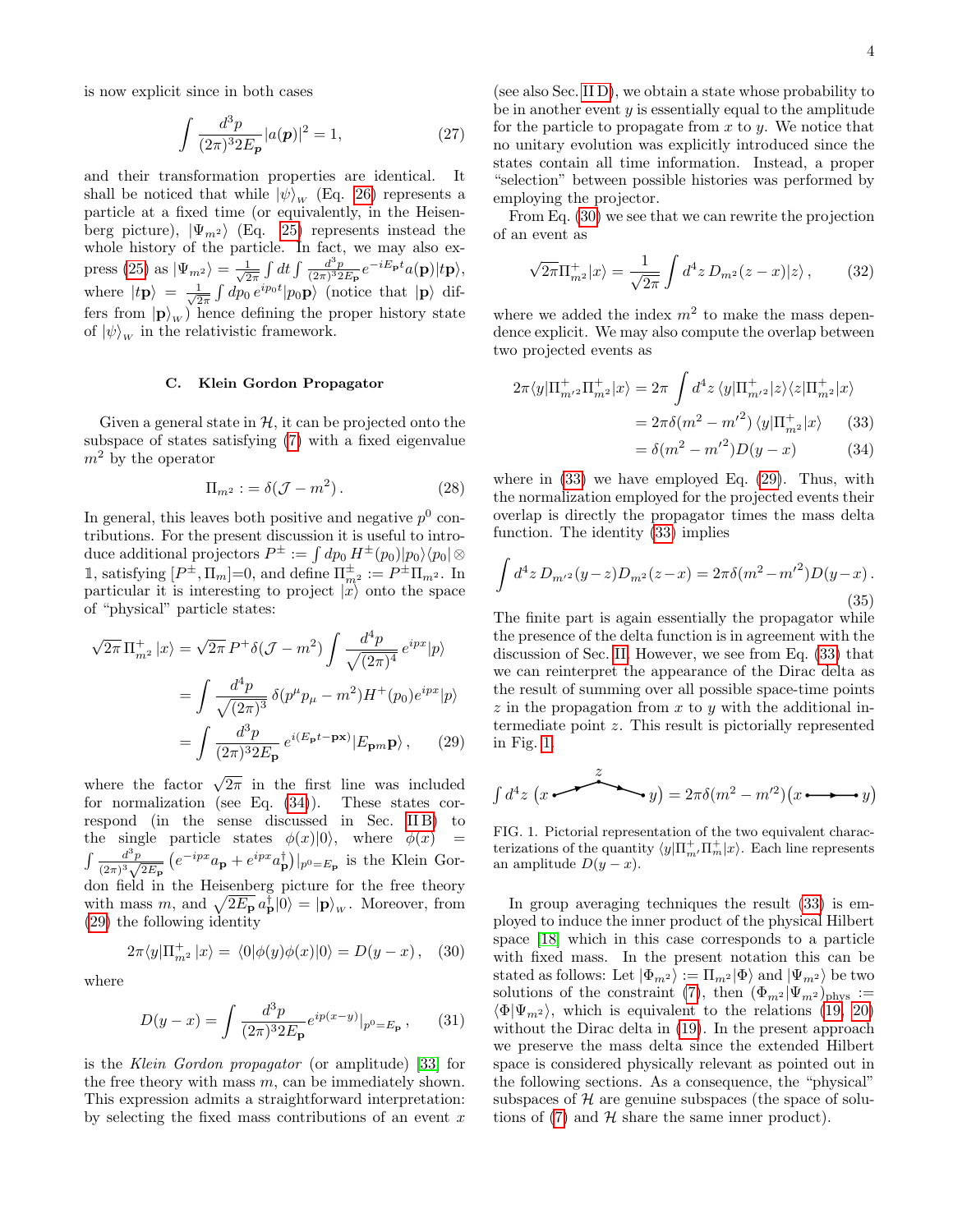We also mention that  $\Pi_{m^2}$  has the formal representation  $\Pi_{m^2} = \frac{1}{2\pi} \int_{-\infty}^{\infty} d\tau \exp[i\tau(\mathcal{J} - m^2)],$  resembling proper time methods [\[37\]](#page-11-20). In fact, the result of restricting the same integral to positive  $\tau$  (and adding an infinitesimal imaginary part  $i\epsilon$ ) is proportional to the inverse operator of  $\mathcal{J} - m^2$ , whose matrix elements are equal to the Feynman propagator and for which an asymptotic projective meaning holds [\[17\]](#page-11-18).

### <span id="page-4-0"></span>D. Normalization in Time

A state of the form

<span id="page-4-2"></span>
$$
|\Psi\rangle = \int dm^2(\gamma^+ \phi^+(m^2) |\Psi_{m^2}^+\rangle + \gamma^- \phi^-(m^2) |\Psi_{m^2}^-\rangle),
$$
\n(36)

where  $|\Psi_{m^2}^{\pm}\rangle$  are normalized states defined as in  $(19)$  $(\langle \Psi^\pm_{m^{\prime}{}^2}|\Psi^\pm_{m^2}\rangle=\delta(m^2-{m^\prime}^2))$  with

$$
\int dm^2 |\phi^{\pm}(m^2)|^2 = 1, \qquad (37)
$$

and

$$
\langle \Psi | \Psi \rangle = |\gamma^+|^2 + |\gamma^-|^2 = 1, \tag{38}
$$

belongs to  $L^2(\mathbb{R}^4)$ . We will now prove that any state  $|\Psi\rangle \in L^2(\mathbb{R}^4)$  admits the representation [\(36\)](#page-4-2). This is in principle apparent as the integral over all real values of  $m<sup>2</sup>$  covers the spectrum of the hermitian operator  $\mathcal J$  and  $|\Psi^{\pm}_{m^2}\rangle$  are general states with definite mass and sign of  $p<sup>0</sup>$ . This also means that consideration of states which are normalizable in time (e. g. finite time history) is equivalent to allow a mass/ $p^0$  sign uncertainty. The states  $|\Psi_{m^2}^+\rangle$  may be regarded as the idealization corresponding to a particle with infinite history and infinitely well defined dispersion relation, in which case the correspondence of Sec. [II B](#page-2-0) follows.

*Proof.* An arbitrary normalized state  $|\Psi\rangle \in L^2(\mathbb{R}^4)$ can be expanded as

<span id="page-4-3"></span>
$$
|\Psi\rangle = \int d^4p \langle p|\Psi\rangle |p\rangle = \int d^4p \int dm^2 \delta(p^\mu p_\mu - m^2) |\langle p|\Psi\rangle |p\rangle
$$

$$
= \int dm^2 \left[ \int \frac{d^3p}{\langle F_{\mu\nu}, \mathbf{p}|\Psi\rangle |F_{\mu\nu}, \mathbf{p}\rangle} \right] \tag{39}
$$

$$
= \int dm^2 \left[ \int \frac{d^2 p}{(2\pi)^3 2E_{\mathbf{p}m}} \langle E_{\mathbf{p},m} \mathbf{p} | \Psi \rangle | E_{\mathbf{p}m} \mathbf{p} \rangle \right]
$$
(39)

$$
+\int \frac{d^3p}{(2\pi)^3 2E_{\mathbf{p}m}} \langle -E_{\mathbf{p},m} \mathbf{p} | \Psi \rangle | - E_{\mathbf{p}m} \mathbf{p} \rangle \tag{40}
$$

where  $\int dm^2 \dots = \int_0^\infty dm^2 \dots + \int_{-\infty}^0 dm^2 \dots$  includes all real values of  $m^2$ . Using Eqs. [\(21\)](#page-2-4)- $(22)$ , Eqs.  $(39)-(40)$  $(39)-(40)$  $(39)-(40)$  are seen to be of the form [\(36\)](#page-4-2) with  $a(\mathbf{p}) = \langle E_{\mathbf{p},m} \mathbf{p} | \Psi \rangle / (\gamma^+ \phi^+(m^2)), b(\mathbf{p}) =$  $\langle -E_{\mathbf{p},m}\mathbf{p}|\Psi\rangle/(\gamma^{-}\phi^{-}(m^{2}))$  and

$$
\gamma^{\pm}\phi^{\pm}(m^2) = \sqrt{\int \frac{d^3p}{(2\pi)^3 2E_{\mathbf{p}m}} |\langle \pm E_{\mathbf{p}m}\mathbf{p}|\Psi\rangle|^2}.
$$

They involve four distinct terms, according to the signs of  $m^2$  and  $E_{\mathbf{p}m}$ . For  $m^2 < 0$  the  $d^3p$  integration is restricted to the region  $|\mathbf{p}|^2 > -m^2$ , as depicted in Fig. 2.

The four terms which arise from decomposing a general state  $|\Psi\rangle \in L^2(\mathbb{R}^4)$  according to the signs of  $m^2$  and  $p^0$ in Eqs.  $(39)$ – $(40)$  belong to orthogonal subspaces which are Hilbert space representations of the corresponding classes of irreducible representations of the Poincaré group [\[32,](#page-11-9) [38\]](#page-11-21). This exhaustivity of  $H$  is precisely what allows to represent events  $|x\rangle$  and in particular the definition of a time operator  $T := X^0$  such that  $X^0|x\rangle = x^0|x\rangle$ . The time translation operator  $P^0 = \int d^4p \, p^0 |p\rangle\langle p|$  is, as expected, unbounded, however, this is not a problem in the present formalism, in contrast with other approaches [\[19,](#page-11-22) [39\]](#page-11-23): By writing (as in Eqs.  $(39)–(40)$  $(39)–(40)$  $(39)–(40)$ )

$$
P^{0} = \int dm^{2} \left[ \int \frac{d^{3}p}{(2\pi)^{3} 2E_{\mathbf{p}m}} E_{\mathbf{p}m} |E_{\mathbf{p}m} \mathbf{p} \rangle \langle E_{\mathbf{p}m} \mathbf{p} | (41) - \int \frac{d^{3}p}{(2\pi)^{3} 2E_{\mathbf{p}m}} E_{\mathbf{p}m} | - E_{\mathbf{p}m} \mathbf{p} \rangle \langle - E_{\mathbf{p}m} \mathbf{p} | \right] (42)
$$

it becomes clear that all four regions of  $H$  contribute to its spectrum leading, as a consequence, to its unboundedness. Instead, on states which belong to a particular irreducible representation, imposed 'a posteriori' by Eq. [\(7\)](#page-1-1) and by a given choice of the sign of  $p^0$ ,  $P^0$  acts properly:

$$
P^{0} | \pm E_{\mathbf{p}m} \mathbf{p} \rangle = \pm E_{\mathbf{p}m} | \pm E_{\mathbf{p}m} \mathbf{p} \rangle. \tag{43}
$$

The advantage of the present approach is apparent: covariant operators are defined independently of the particular theory, still, after a given theory, or superposition of them, is chosen, these operators, which are still defined as before, act properly. This is precisely what we have already found by projecting an event in Sec [II B:](#page-2-0) the state  $|x\rangle$ , to which we associate a geometrical meaning, is "unphysical" for a theory with fixed mass  $m<sup>2</sup>$  and  $p^0 > 0$ , however, the "closest" physical state corresponds to the well known state  $\phi(x)|0\rangle$ . Moreover, a perturbative treatment of an interacting theory implicitly involves states with an undefined mass when expanded in terms of the free basis. This can already be discussed within a "first quantization" treatment of interactions as shown in Sec. [III.](#page-4-1)

# <span id="page-4-1"></span>III. KLEIN GORDON EQUATION IN AN EXTERNAL FIELD

So far the discussion was centered on the case of a free particle. In this section we discuss interactions at first quantization level by treating fields as external entities. This will follow from a straightforward extension of the previous ideas which, remarkably, still provides the right connection between the invariant norm and the Klein Gordon normalization, and more generally, between the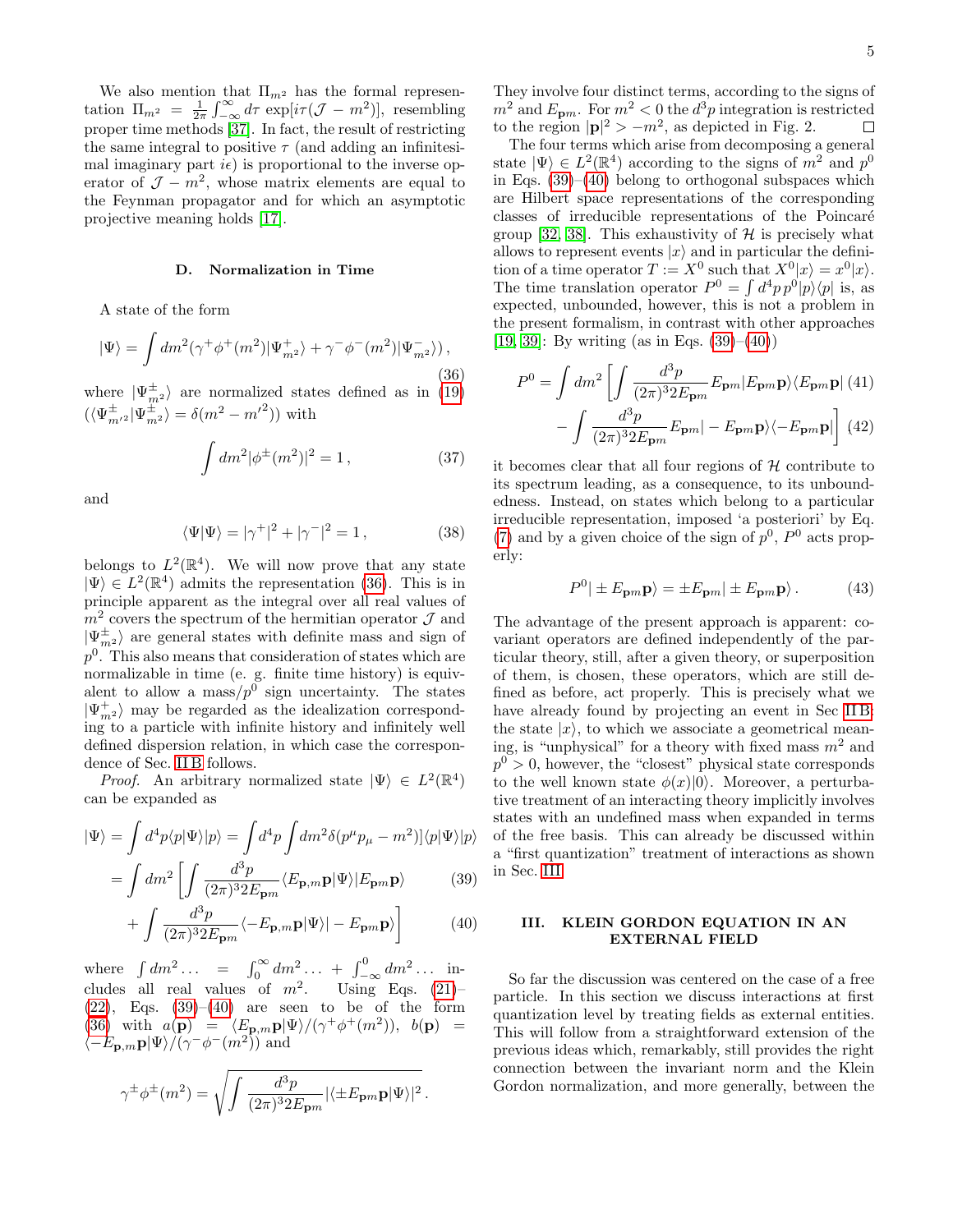

FIG. 2. Integration region in the variables  $m^2$  and p. Here  $|\mathbf{p}|$  is the modulus of the three-momentum **p**.

canonical product in  $L^2(\mathbb{R}^4)$  and the Klein Gordon product. We replace  $\mathcal{J} = P^{\mu} P_{\mu}$  by

<span id="page-5-8"></span>
$$
\mathcal{J}_A = (P^{\mu} + eA^{\mu}(X))(P_{\mu} + eA_{\mu}(X)), \qquad (44)
$$

with  $A_\mu(X)|x\rangle = A_\mu(x)|x\rangle$ . A state  $|\Psi\rangle =$  $\frac{1}{6}$  $\frac{1}{2\pi} \int d^4x \, \psi(x)|x\rangle$  satisfies

<span id="page-5-2"></span>
$$
\mathcal{J}_A|\Psi\rangle = m^2|\Psi\rangle\,,\tag{45}
$$

iff  $\psi(x)$  satisfies the Klein Gordon equation

<span id="page-5-0"></span>
$$
((-i\partial_{\mu} + eA_{\mu})(-i\partial^{\mu} + eA^{\mu}) - m^{2}) \psi(x) = 0. \tag{46}
$$

Let us now consider the case where  $A_\mu(X)$  does not depend on  $T$  nor  $m^2$ . Considering solutions of definite energy  $E, \psi(x) = e^{-iEt}\psi(\mathbf{x})$ , Eq. [\(46\)](#page-5-0) leads to the equation

<span id="page-5-1"></span>
$$
[F(E) - m^2]\psi(\mathbf{x}) = 0, \qquad (47)
$$

where  $F(E) = (E - eA_0)^2 - (\mathbf{P} + e\mathbf{A})^2$  is an hermitian operator with respect to the standard product in  $L^2(\mathbb{R}^3)$ , which does not depend on  $m^2$ . Then we may write a general solution of [\(46\)](#page-5-0) as

$$
\psi_{m^2}(x) = \sum_k c_k \psi_k(x, m^2), \tag{48}
$$

$$
\psi_k(x, m^2) = e^{-iE_k(m^2)t} \psi_k(\mathbf{x}, m^2), \tag{49}
$$

where k labels the modes of definite energy  $E_k(m^2)$  and  $\psi_k(\mathbf{x}, m^2)$  the corresponding eigenfunctions, obtained from Eq. [\(47\)](#page-5-1). They satisfy the Klein Gordon orthogonality  $Q_A(\psi_{k'}(m^2), \psi_k(m^2)) = 0$  for  $E_k(m^2) \neq E_{k'}(m^2)$ , where  $(D_{\mu} = \partial_{\mu} - ieA_{\mu}(\mathbf{x}))$ 

$$
Q_A(\phi, \psi) = i \int d^3x \, (\phi^*(\mathbf{x}, t) D_0 \psi(\mathbf{x}, t) - \psi(\mathbf{x}, t) D_0^* \phi^*(\mathbf{x}, t)) \,. \tag{50}
$$

The ensuing solution of [\(45\)](#page-5-2) is

<span id="page-5-4"></span>
$$
|\Psi_{m^2}\rangle = \sum_k c_k |\Psi_k(m^2)\rangle \,, \tag{51}
$$

$$
|\Psi_k(m^2)\rangle = \frac{1}{\sqrt{2\pi}} \int d^4x \,\psi_k(x,m^2)|x\rangle. \tag{52}
$$

We will prove in the first place that solutions with definite energies  $E_k(m^2)$  satisfy the orthogonality condition

<span id="page-5-3"></span>
$$
\langle \Psi_{k'}(m'^2) | \Psi_k(m^2) \rangle = \delta(m^2 - m'^2) Q_A(\psi_{k'}, \psi_k) s_k \quad (53)
$$

where  $s_k = \text{sgn}\left(\frac{dE_k}{dm^2}\right)$  and the left hand side is the canonical product in  $L^2(\mathbb{R}^4)$ . This is a non trivial result which follows from "special" orthogonality relations of the usual solutions of Klein Gordon equation, as shown below. While it warrants the expected orthogonality of eigenstates with different masses, at equal mass it directly links the standard product in  $\mathbb{R}^4$  with the Klein Gordon product in  $\mathbb{R}^3$ , which in turn ensures orthogonality of states with different energies at equal mass and implies  $Q_A(\psi_k, \psi_k)s_k = |Q_A(\psi_k, \psi_k)|$ .

Secondly, we will show, choosing orthogonal modes  $\psi_k(m^2) (Q_A(\psi_{k'}(m^2), \psi_k(m^2)) = 0$  for  $k \neq k'$ , that relation [\(53\)](#page-5-3) implies

$$
\langle \Psi'_{m^{\prime 2}} | \Psi_{m^2} \rangle = \delta(m^{\prime 2} - m^2) \sum_{k} c'_k^* c_k |Q_A(\psi_k, \psi_k)|, (54)
$$

for general state with definite mass, which is identical with  $\delta(m^2 - m^2)|Q_A(\psi', \psi)|$  when all  $Q_A(\psi_k, \psi_k)$  have the same sign (i.e., all "positive" energy modes in standard conditions). This is the sought extension of Eqs. [\(19\)](#page-2-1).

Proof. The overlap between two solutions [\(52\)](#page-5-4) with definite energies yields

<span id="page-5-5"></span>
$$
\langle \Psi_{k'}(m'^2) | \Psi_k(m^2) \rangle = \delta(E_{k'}(m'^2) - E_k(m^2))
$$

$$
\times \int d^3x \, \psi_{k'}^*(\mathbf{x}, m'^2) \psi_k(\mathbf{x}, m^2). \tag{55}
$$

States with different energies are automatically orthogonal while the equal energies condition can be separated into two contributions: equal energies at equal masses, or equal energies at different masses (and different k). Consider first the second case: by writing

<span id="page-5-7"></span><span id="page-5-6"></span>
$$
[F(E_k(m^2)) - m^2] \psi_k(\mathbf{x}, m^2) = 0 \tag{56}
$$

$$
\[F(E_{k'}(m'^2)) - m'^2\] \psi_{k'}(\mathbf{x}, m'^2) = 0\,,\tag{57}
$$

multiplying on the left by  $\psi^*_{k'}(\mathbf{x}, m'^2)$   $(\psi^*_{k}(\mathbf{x}, m^2))$  the first (second) equation, integrating in the whole space and subtracting (conjugating one of the results) we obtain

$$
(m'^2 - m^2) \int d^3x \, \psi_{k'}^*(\mathbf{x}, m'^2) \psi_k(\mathbf{x}, m^2) =
$$
  

$$
(E_k(m^2) - E_{k'}(m'^2)) Q_A(\psi_{k'}(m'^2), \psi_k(m^2))
$$
 (58)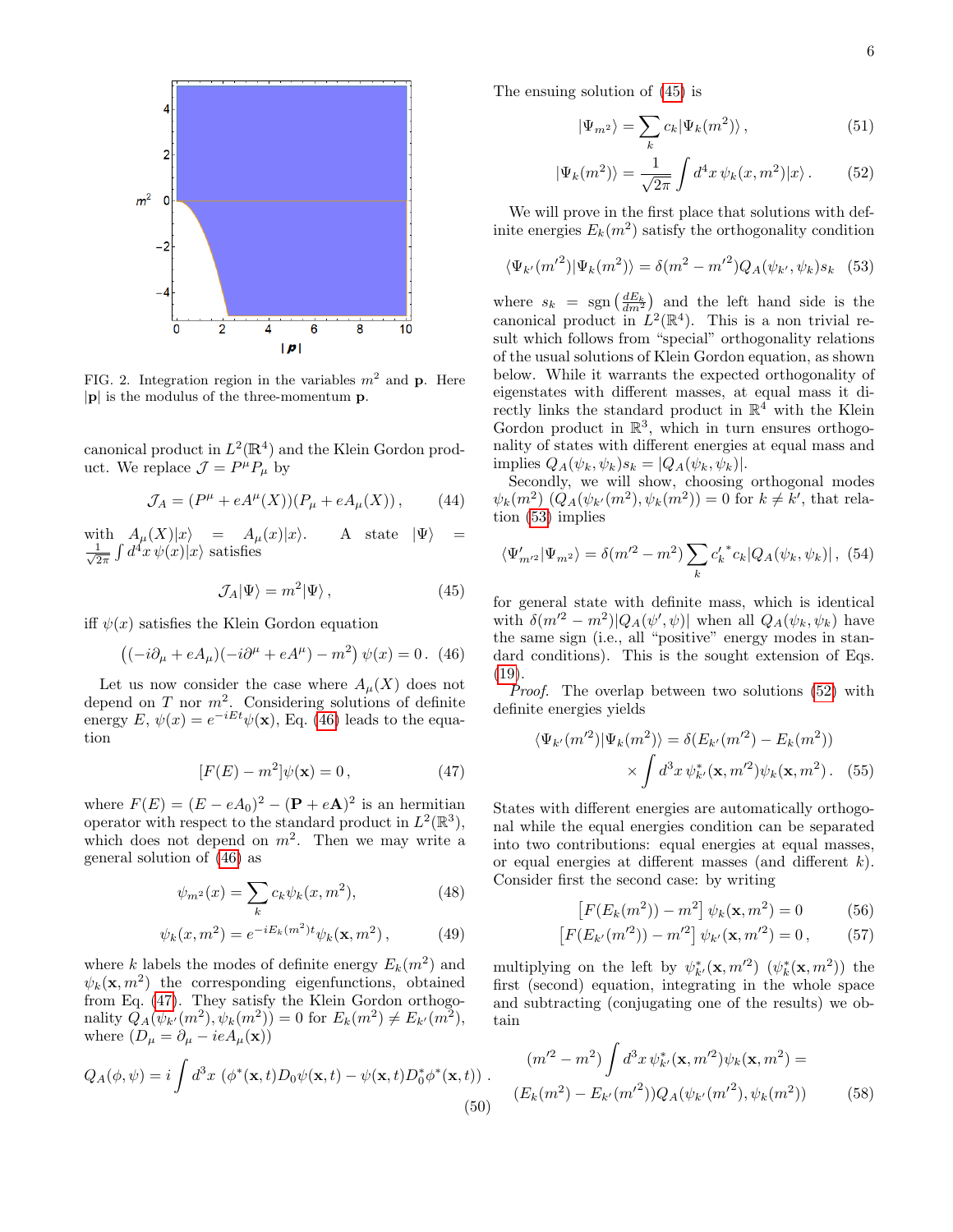where we have used the hermiticity of  $(P + eA)^2$ . For  $E_{k'}(m'^2) = E_k(m^2)$  then

<span id="page-6-1"></span>
$$
(m'^2 - m^2) \int d^3x \, \psi_{k'}^*(\mathbf{x}, m'^2) \psi_k(\mathbf{x}, m^2) = 0, \qquad (59)
$$

implying an extended orthogonality condition for  $m^2 \neq$  $m^2$  when energies coincide. We conclude that no contributions from different masses actually arise in [\(55\)](#page-5-5). Note also that for  $m^2 = m^2$  but  $E_k(m^2) \neq E_{k'}(m^2)$  Eq. [\(58\)](#page-5-6) leads to the standard Klein Gordon orthogonality condition  $Q_A(\psi_{k'}(m^2), \psi_k(m^2)) = 0.$ 

Previous results [\(55\)](#page-5-5), [\(59\)](#page-6-1) allows us to write, for modes of equal energies  $(E_k(m^2) = E_{k'}(m^2) \forall m^2)$ 

<span id="page-6-2"></span>
$$
\langle \Psi_{k'}(m'^2) | \Psi_k(m^2) \rangle = \frac{\delta(m'^2 - m^2)}{|dE_k/dm^2|} \times \int d^3x \, \psi_{k'}^*(\mathbf{x}, m^2) \psi_k(\mathbf{x}, m^2).
$$
 (60)

This second part of the proof involves finding an expression for  $dE_k/dm^2$ . This is achieved by deriving Eq. [\(56\)](#page-5-7) with respect to  $m^2$ , which yields

$$
[F'(E_k)\frac{dE_k}{dm^2}-1]\psi_k(\mathbf{x},m^2) = [F(E_k)-m^2]\frac{d\psi_k(\mathbf{x},m^2)}{dm^2}.
$$

with  $F'(E_k) = 2(E_k - eA_0)$ . We now multiply on the left by a solution with the same energy  $\psi_{k'}^*(\mathbf{x}, m^2)$  and integrate in space; we obtain

<span id="page-6-3"></span>
$$
\int d^3x \, \psi_{k'}^*(\mathbf{x}, m^2) \psi_k(\mathbf{x}, m^2) \left[ F'(E_k) \frac{dE_k}{dm^2} - 1 \right] = 0,
$$
\n(61)

and thus, for  $E_k(m^2) = E_{k'}(m^2)$ ,

$$
\int d^3x \, \psi_{k'}^*(\mathbf{x}, m^2) \psi_k(\mathbf{x}, m^2) = \frac{dE_k}{dm^2} Q_A(\psi_{k'}(m^2), \psi_k(m^2))
$$
\n(62)

which is the natural extension extension of [\(58\)](#page-5-6) for  $m^2 = m^2$  and  $E_k(m^2) = E_{k'}(m^2)$ . Inserting this relation in [\(60\)](#page-6-2) leads to the result [\(53\)](#page-5-3). Eq. [\(61\)](#page-6-3) also reveals an additional orthogonality condition: orthogonal modes at equal energies according to Klein Gordon product are also orthogonal in the canonical product of  $L^2(\mathbb{R}^3)$ , assuming  $\frac{dE_k}{dm^2} \neq 0$ .  $\Box$ 

Finally, we note from Eq.  $(53)$  that imposing the normalization  $\langle \Psi_{k'} (m'^2) | \Psi_k(m^2) \rangle = \delta(m^2 - m'^2) \delta_{kk'}$ directly leads to the Klein Gordon normalization  $|Q_A(\psi_{k'}(m^2), \psi_k(m^2))| = \delta_{kk'}.$ 

The rigorous extension of the present results to a general potential  $A_\mu(X)$  and curved space-times involves new concepts and will be presented elsewhere. Nevertheless, general identities for the current density in the presence of a general potential are discussed in the Ap-pendix [A.](#page-9-0) The case of a mass dependent  $A_\mu$  is briefly discussed in the non relativistic limit for Newtonian gravity in Sec. [IV.](#page-6-0)

The results of this section can be directly employed to define a physical Hilbert space at fixed  $m^2$  (as mentioned

before for the free case) replacing  $\Pi_{m^2} \to \delta(\mathcal{J}_A - m^2)$ , extending then previous quantization programs [\[17,](#page-11-18) [18\]](#page-11-11) to the case where an external  $A_\mu$  is present. However, and maybe more importantly, we observe that the mass eigenstates of  $\mathcal{J}_A$  in Eq. [\(45\)](#page-5-2) are obviously not eigenstates of the free particle  $\mathcal J$  of Eq. [\(7\)](#page-1-1), since  $\mathcal J_A$  and  $\mathcal J$  do not commute. Therefore, the expansion of eigenstates  $|\Psi^A_{m^2}\rangle$ of  $\mathcal{J}_A$  in terms of those of  $\mathcal J$  generally involves an expansion over different masses (and may also involve negative energies) as that considered in Sec. [II D.](#page-4-0) Thus, the consideration of states with no definite mass in the free basis representation is already implicit when dealing with an external field, i.e., with interactions. This in turn reveals that the extended Hilbert space, commonly considered as an auxiliary construction, plays an unavoidable physical role in a 4d formalism. Besides, any fluctuation of the fields  $A_{\mu}$ , which in a more realistic scenario are also dynamical, would lead the system to explore different mass sectors of H.

# <span id="page-6-0"></span>IV. NON RELATIVISTIC LIMIT

It is well known that for positive energy solutions in the non relativistic limit  $E'/m \ll 1$  (order  $(v/c)^2$ , with  $E' = E - m$ ) the Klein Gordon equation reduces to the Schrödinger equation [\[34\]](#page-11-16). In particular the Klein Gordon norm for massive particles becomes the standard Schrödinger norm. It is then to be expected that a non relativistic version of Eq. [\(18\)](#page-2-5) in terms of the usual quantum mechanical norm holds as a limit. Indeed this is the case, but it is instructive to derive this result directly from the non relativistic regime.

We first recall that Schrödinger equation can be recovered for states  $|\psi(t)\rangle \in \mathcal{H}_S$  by imposing a global static constraint on states  $|\Psi\rangle \in \mathcal{H} = \mathcal{H}_T \otimes \mathcal{H}_S$ . Here  $\mathcal{H}_T$  is spanned by the eigenstates  $|t\rangle$  of the operator T which satisfies the canonical commutation  $[T, P_T] = i$ . In PaW interpretation [\[1\]](#page-10-0)  $\mathcal{H}_T$  is regarded as the Hilbert space of a quantum clock such that the parameter  $t$  is a label of states  $|t\rangle$  of this particular system.

The states  $|\Psi\rangle$  can be expanded as

$$
|\Psi\rangle = \int dt \, |t\rangle |\psi(t)\rangle \,, \tag{63}
$$

while the state of the system at "time" t is  $|\psi(t)\rangle = \langle t|\Psi\rangle$ . By imposing the equation

<span id="page-6-4"></span>
$$
\mathcal{J}|\Psi\rangle = 0\,,\tag{64}
$$

with

$$
\mathcal{J} = P_T \otimes \mathbb{1} + \mathbb{1} \otimes H, \qquad (65)
$$

where  $H$  is the Hamiltonian of the system, the standard Schrödinger equation is obtained [\[4\]](#page-10-2):

$$
\langle t|\mathcal{J}|\Psi\rangle = 0 \Rightarrow i\frac{d}{dt}|\psi(t)\rangle = H|\psi(t)\rangle. \tag{66}
$$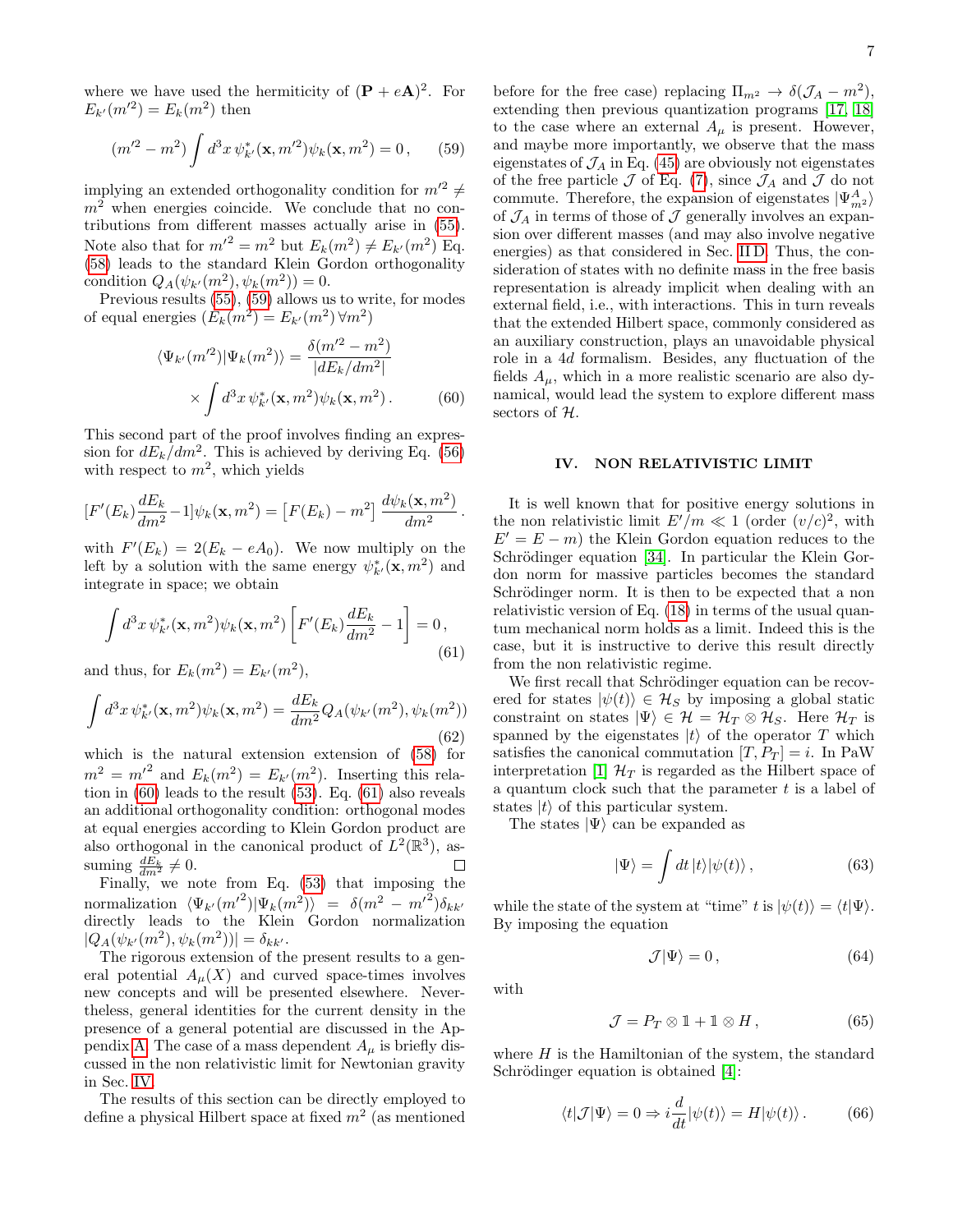The previous implication holds for arbitrary Hamiltonians iff the spectrum of  $P_T$  is the entire real line, which also implies the same spectrum for T. Under this condition the states  $|\Psi\rangle$  cannot be normalized in  $\mathcal{H}$  [\[4\]](#page-10-2): roughly speaking,  $\langle \Psi | \Psi \rangle$  is equal to  $\langle \psi(t_0) | \psi(t_0) \rangle$  times the (infinite) length of time. On the other hand, if we focus on the case of a scalar particle, from the discussion of Sec. [II D](#page-4-0) we can infer how to properly relate the norm of these global states with the norm of  $|\psi(t_0)\rangle$ . It is also important to notice that in the relativistic case the quantity  $\langle \Psi | \Psi \rangle$  is not related to the length of time as before since the conditioned states  $|\psi(t)\rangle$  are normalized according to the Klein Gordon norm, not the Schrödinger one. We now focus then on the case  $\mathcal{H}_S = \text{span}\{|\mathbf{x}\rangle\}$  so that

$$
|\Psi\rangle = \int dt d^3x |t\rangle |\mathbf{x}\rangle \langle \mathbf{x}|\psi(t)\rangle \equiv \int dt d^3x \, \psi(\mathbf{x}, t) |t\mathbf{x}\rangle \,,
$$
\n(67)

and consider first the free case  $H = \frac{P^2}{2m}$ . Notice that for the quantum mechanical point of view, the zero eigenvalue in Eq. [\(64\)](#page-6-4) plays no special role since a shifted eigenvalue of  $\mathcal J$  corresponds to a global energy translation. On the other hand, since we are dealing with a free particle it is wise to set the rest energy to the (positive) value  $mc^2$  (where we have momentarily reintroduced the speed of light  $c$ ). Then we have

$$
\langle t\mathbf{x} | (\mathcal{J}+m) | \Psi \rangle = 0 \Rightarrow \left( -i\frac{\partial}{\partial t} + \frac{-\nabla^2}{2m} + m \right) \psi(\mathbf{x}, t) = 0,
$$
\n(68)

whose solutions are clearly of the form

$$
|\Psi_m\rangle = \int d^3p \, a(\mathbf{p}) |p^2/2m + m, \mathbf{p}\rangle, \qquad (69)
$$

implying

$$
\langle \Psi_{m'} | \Psi_m \rangle \approx \delta(m - m') \int d^3 p \frac{|a(\mathbf{p})|^2}{|1 - \frac{p^2}{2m^2}|}
$$
  
=  $\delta(m - m') \int d^3 p |a(\mathbf{p})|^2 \times \left(1 + O\left(\frac{E'_p}{m}\right)\right)$ 

(we assume  $|a(\mathbf{p})|$  significant only for  $p \ll m, m'$ ). Up to  $O(p^2/m^2)$ , this equation coincides with Eq. [\(14\)](#page-2-6) after replacing  $a(\mathbf{p}) = \alpha(\mathbf{p})/(2E_{\mathbf{p}})$ . We find that in this regime solutions with different "eigenvalues"  $m$  are orthogonal , even if  $\mathcal J$  is mass-dependent. Moreover, for states of non relativistic momenta, which is precisely the regime of validity of Schrödinger equation for a particle, the orthonormality condition implies the Schrödinger norm (up) to relativistic corrections):

$$
\langle \Psi_{m'} | \Psi_m \rangle = \delta(m - m') \Rightarrow \langle \psi(t_0) | \psi(t_0) \rangle = 1 + O(v^2/c^2).
$$
\n(70)

This also means that the history states  $|\Psi\rangle$  can be normalized according to the discussion of Sec. [II D,](#page-4-0) a result which provides (in the present case) a physical interpretation to the regularization proposal of [\[4\]](#page-10-2).

This result can be easily extended in this same context (but it also follows from the non relativistic limit of Sec. [III\)](#page-4-1) to Hamiltonians of the form

$$
H = \frac{(\mathbf{p} - e\mathbf{A}(\mathbf{x}))^2}{2m} + V(\mathbf{x}) + m\phi(\mathbf{x}) + m,
$$
 (71)

where **A**, *V* and  $\phi$  are mass independent, employing a similar strategy of Sec. [III](#page-4-1) which was already employed for Dirac Hamiltonian in [\[12\]](#page-11-5). A minor modification follows from the mass dependent potential  $m\phi(\mathbf{x})$ : since now  $\langle x|(P_T + H)|\Psi_m\rangle = 0$  yields

$$
\begin{aligned} \left(i\frac{\partial}{\partial t} - \frac{(\mathbf{p} - e\mathbf{A}(\mathbf{x}))^2}{2m} - V(\mathbf{x})\right)\psi(\mathbf{x}, t) \\ &= m(1 + \phi(\mathbf{x}))\psi(\mathbf{x}, t) \,, \end{aligned} \tag{72}
$$

the universe equation must be considered as a generalized eigenfunction equation (up to relativistic corrections coming from the mass dependent term on the left hand side). In order to achieve orthogonality the generalized product  $(\Psi|\Psi) := \langle \Psi|(1 + \phi(\mathbf{X}))|\Psi\rangle = \int d^4x (1 +$  $\phi(\mathbf{x}) || \psi(\mathbf{x}, t) ||^2$  must in principle be employed. However, if c is reintroduced,  $(\Psi|\Psi) = \int d^4x (1+\phi(\mathbf{x})/c^2)|\psi(\mathbf{x},t)|^2$ and we see that  $\phi(\mathbf{x})/c^2$  must be dropped at this order [\[40\]](#page-11-24). This implies that potentials which depend on mass linearly, as a Newtonian gravitational potential, do not require a special treatment at the lowest order in c. It's still remarkable that this simple analysis suggests a connection between gravity and curvature since only Quantum Mechanical and Newtonian gravity considerations were made together with the rest mass energy condition  $E = mc^2$ .

# <span id="page-7-0"></span>V. EXTENDED FOCK SPACE

In this section we explore the construction of a Fock space  $\mathcal{H}_{EF}$  where the building block is the single particle (sp) basis  $\{|p\rangle\}$ , while the corresponding usual sp in  $\mathcal{H}_F$ is  $\{a_{\mathbf{p}}^{\dagger}|0\rangle_F = |\mathbf{p}\rangle\}$ . The states  $|p\rangle$  are reinterpreted as the basis of a single particle space, i.e.

$$
|p\rangle = c_p^{\dagger} |0\rangle \,, \tag{73}
$$

where the creation/annihilation operators satisfy, since  $\langle p'|p \rangle = \delta^4(p-p')$ , the algebra

$$
[c_p, c_{p'}^{\dagger}] = \delta^{(4)}(p - p') , \qquad (74)
$$

$$
[c_p, c_{p'}] = [c_p^{\dagger}, c_{p'}^{\dagger}] = 0.
$$
 (75)

This algebra is explicitly preserved by boost operators whose definition,

<span id="page-7-1"></span>
$$
U(\Lambda)c_p U^{\dagger}(\Lambda) = c_{\Lambda p} , \qquad (76)
$$

follows from Eq. [\(2\)](#page-1-5). Note that  $U(\Lambda) = \exp[-\frac{i}{2}w^{\mu\nu}L_{\mu\nu}]$ is explicitly unitary and that

$$
L_{\mu\nu} = i \int d^4 p \, c_p^{\dagger} \left( p_{\mu} \frac{\partial}{\partial p^{\nu}} - p_{\nu} \frac{\partial}{\partial p^{\mu}} \right) c_p \,,
$$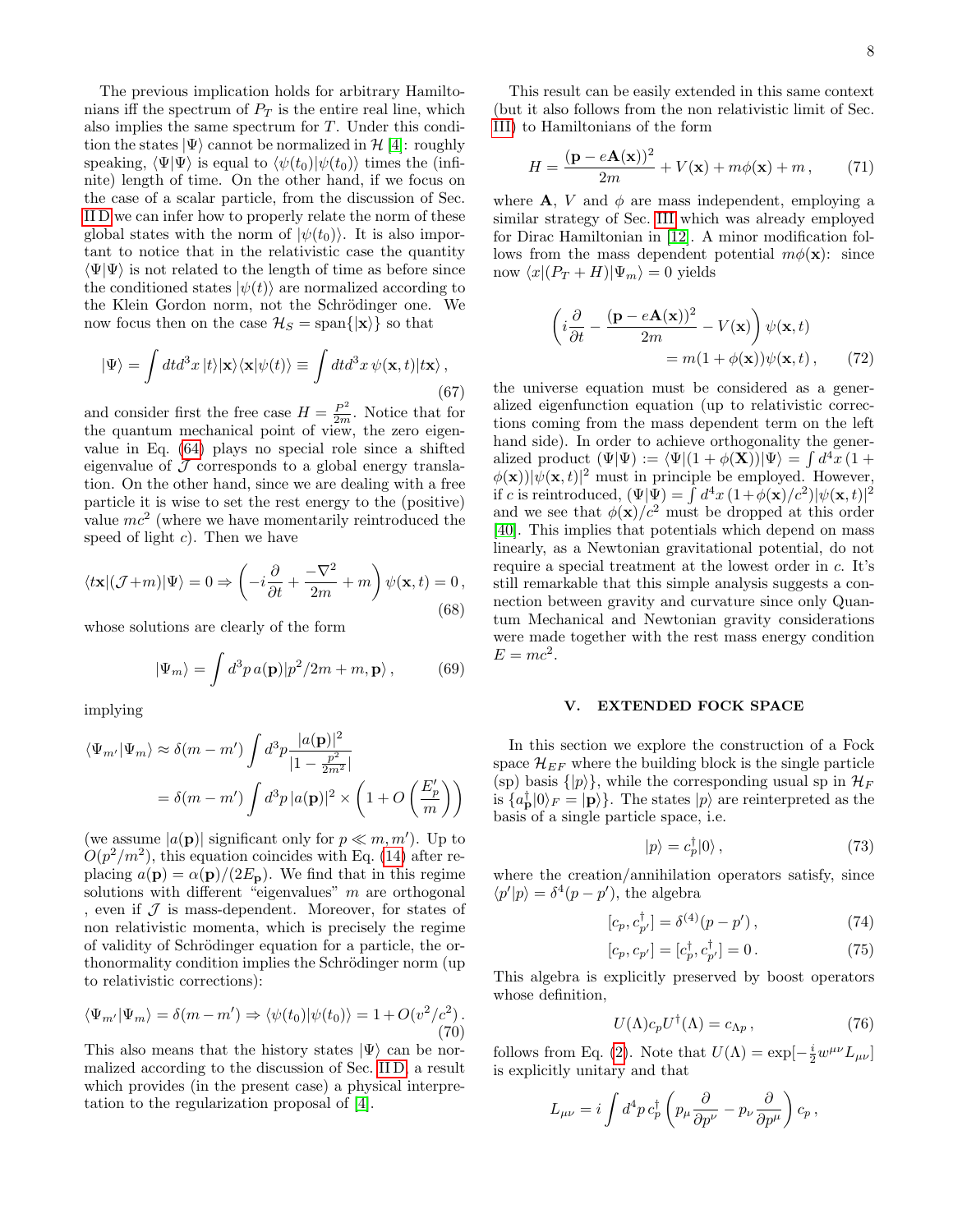the generator of Lorentz transformations, is an hermitian one-body operator.

Defining  $\mathcal J$  as the one-body operator

$$
\mathcal{J} = \int d^4p (p^2 - m^2)c_p^{\dagger}c_p, \qquad (77)
$$

which is the universe operator that corresponds to [\(6\)](#page-1-6), the physical subspace is defined by those states built from creation operators commuting with  $\mathcal{J}$ :

$$
[\mathcal{J}, c_p^{\dagger}] = (p^2 - m^2)c_p^{\dagger} = 0 \Rightarrow p^2 = m^2.
$$
 (78)

As a basis of this subspace we can employ, for  $p^0 > 0$ , the operators

<span id="page-8-2"></span>
$$
c_{\mathbf{p}}^{(m)} := \sqrt{\frac{(2\pi)^3}{2E_{\mathbf{p}m}}} \int dp_0 \,\delta(p_0 - E_{\mathbf{p}m}) \,c_{p_0\mathbf{p}}\,,\tag{79}
$$

which satisfy

$$
[c_{\mathbf{p}}^{(m)}, c_{\mathbf{p'}}^{\dagger (m')}] = (2\pi)^3 \delta^{(3)}(\mathbf{p} - \mathbf{p'}) \delta(m^2 - m'^2), \quad (80)
$$

and transform, according to [\(76\)](#page-7-1), as

<span id="page-8-1"></span>
$$
U(\Lambda)c_{\mathbf{p}}^{(m)}U^{\dagger}(\Lambda) = \sqrt{\frac{E_{\Lambda \mathbf{p}m}}{E_{\mathbf{p}m}}}c_{\Lambda \mathbf{p}}^{(m)}.
$$
 (81)

A single particle state of mass  $m$  is then written as

$$
|\Psi_{m^2}\rangle = \int \frac{d^3p}{(2\pi)^3 \sqrt{2E_{\mathbf{p}m}}} a(\mathbf{p}) c_{\mathbf{p}}^{\dagger(m)} |0\rangle \qquad (82)
$$

$$
= \int \frac{d^3p}{(2\pi)^3 2E_{\mathbf{p}m}} a(\mathbf{p}) |E_{\mathbf{p}m} \mathbf{p}\rangle \,,
$$

where

$$
|E_{\mathbf{p}m}\mathbf{p}\rangle := \sqrt{2E_{\mathbf{p}m}}c_{\mathbf{p}}^{\dagger(m)}|0\rangle.
$$
 (83)

According to the discussion of Sec. [II B,](#page-2-0) the state  $|\Psi_{m^2}\rangle$ can be identified with the history of

$$
|\psi\rangle_{w} = \int \frac{d^{3}p}{(2\pi)^{3}\sqrt{2E_{\mathbf{p}m}}} a(\mathbf{p}) a_{\mathbf{p}}^{\dagger} |0\rangle_{F}
$$
(84)
$$
= \int \frac{d^{3}p}{(2\pi)^{3}2E_{\mathbf{p}m}} a(\mathbf{p}) |\mathbf{p}\rangle_{w},
$$

where  $a_{\rm p}$  are the standard 3d operators:

$$
[a_{\mathbf{p}}, a_{\mathbf{p}'}^{\dagger}] = (2\pi)^3 \delta^{(3)}(\mathbf{p} - \mathbf{p}') \tag{85}
$$

with

$$
|\mathbf{p}\rangle_{w} = \sqrt{2E_{\mathbf{p}m}}a_{\mathbf{p}}^{\dagger}|0\rangle_{F}.
$$
 (86)

It is now straightforward to extend this identification to many particles. From the usual transformation law of the operators  $a_{\mathbf{p}}, a_{\mathbf{p}}^{\dagger}$ , and Eq. [\(81\)](#page-8-1) it follows that these identifications are frame independent.

It is now interesting to consider a two particle state

$$
|\Psi\rangle = \int \frac{d^3p_1}{(2\pi)^3 \sqrt{2E_{\mathbf{p}_1}}} \frac{d^3p_2}{(2\pi)^3 \sqrt{2E_{\mathbf{p}_2}}} a(\mathbf{p}_1, \mathbf{p}_2) c_{\mathbf{p}_1}^{\dagger(m)} c_{\mathbf{p}_2}^{\dagger(m)} |0\rangle
$$

where  $c_{\mathbf{p}_i}^{\dagger(m)} \propto c_{p^0\mathbf{p}}$  with  $p^0 = E_{\mathbf{p}m}$  are the operators defined in [\(79\)](#page-8-2). By a Fourier transform in  $p_1^0$ ,  $p_2^0$ , we obtain

$$
|\Psi\rangle = \int \frac{d^3 p_1 dt_1 d^3 p_2 dt_2 e^{-iE_{\mathbf{p}_1} t_1} e^{-iE_{\mathbf{p}_2} t_2}}{(2\pi)^3 \sqrt{2\pi} 2E_{\mathbf{p}_1} (2\pi)^3 \sqrt{2\pi} 2E_{\mathbf{p}_2}} \times a(\mathbf{p}_1, \mathbf{p}_2) c_{t_1 \mathbf{p}_1}^{\dagger} c_{t_2 \mathbf{p}_2}^{\dagger} |0\rangle.
$$
 (87)

It is then seen that this state has not a simple time structure of the form  $\int dt d^3p_1 d^3p_2 \psi(t, p_1, p_2) c_{t\mathbf{p}_1}^{\dagger} c_{t\mathbf{p}_2}^{\dagger} |0\rangle$ . This is relevant since such form cannot be preserved by Lorentz transformations. The more complex structure of  $|\Psi\rangle$  is a novelty of the relativistic case which is required to represent boosts.

### <span id="page-8-0"></span>VI. DISCUSSION

We have seen that it is possible to construct a consistent history state formalism for a scalar particle whose concept of time shares the underlying mathematical ideas of the Page and Wooters mechanism [\[1\]](#page-10-0). The consideration of a suited Hilbert space for the representation of explicitly covariant operators, together with a timeless universe equation allows a simple derivation of the Klein Gordon equation, both in the free case and with an external field, that complements the previous derivations of the Schrödinger  $[4]$  and Dirac equations  $[12]$ . The canonical product of  $L^2(\mathbb{R}^4)$ , which is invariant, provides a positive norm for this Hilbert space. Remarkably, the subsequent proper normalization of "on-shell" states directly ensures the usual 3d norm even in the presence of the external field, extending previous results derived through group averaging methods in the context of quantum gravity [\[17,](#page-11-18) [18\]](#page-11-11).

But in addition, the extended Hilbert space, normally considered as an auxiliary kinematic construction, is here promoted to a real physical space, in accordance with the consideration of time as an operator. The importance of preserving the full 4d space becomes evident when the non-commutativity of the mass operators for different theories, e.g. with and without external fields, is taken into account, which implies that the system naturally starts to explore the full space when an interaction is turned on. This approach also provides a 4d consistent Hilbert space for the Klein Gordon equation, which is explicitly covariant and hence differs from recent PaW treatments of square-root based Hamiltonian formulations [\[41\]](#page-11-25) of the Klein-Gordon equation [\[13\]](#page-11-0). The present relativistic considerations have also allowed us to infer how to normalize states with infinite histories in a well defined non relativistic limit, providing a physical interpretation to the previous regularization proposal for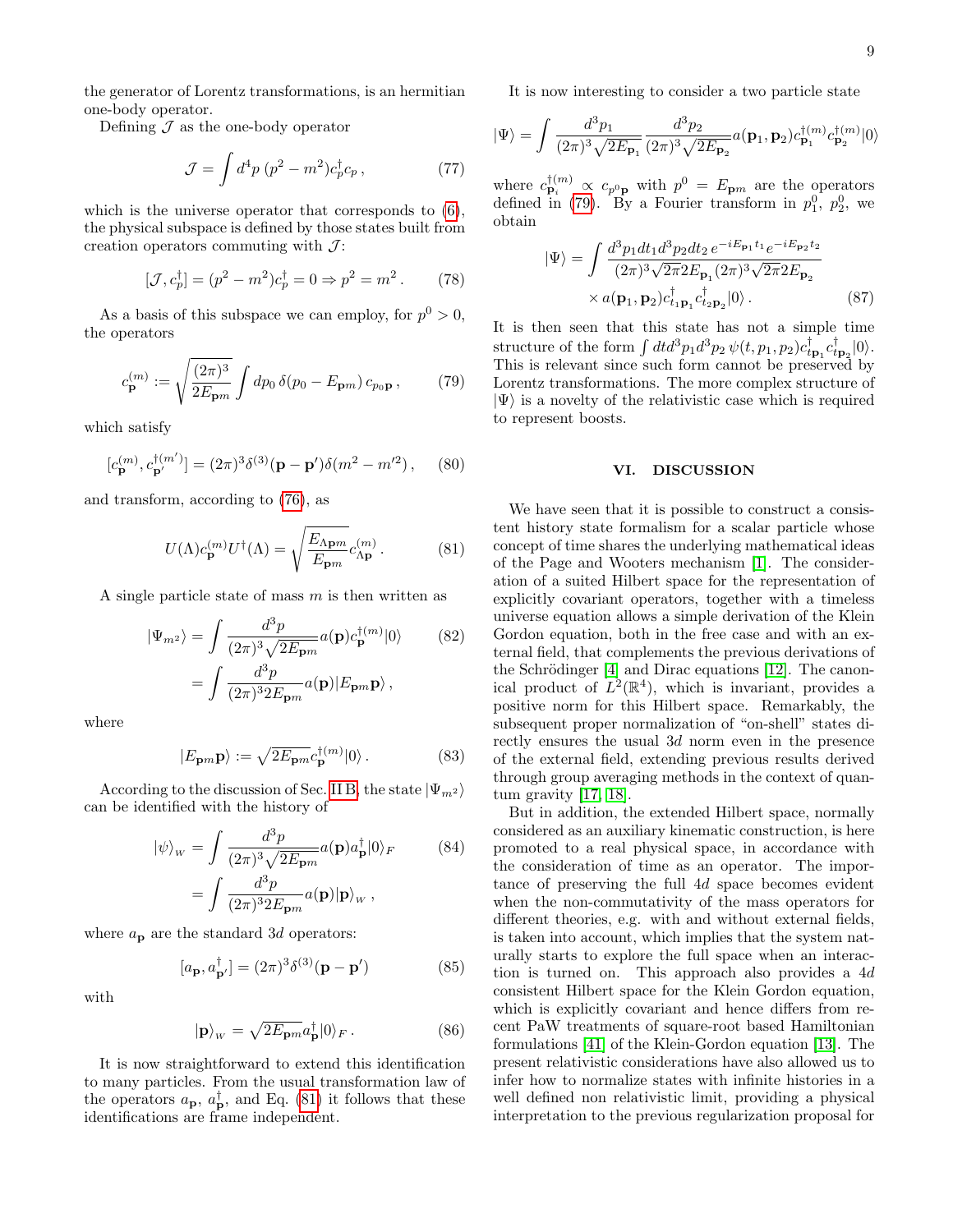the Schrödinger equation  $[4]$ . In this sense, PaW mechanism reveals to be particularly adequate for the relativistic context.

At the same time, the new features of the resulting formalism raise difficulties in the original relational interpretation [\[1\]](#page-10-0): The time parameter ensuing from "conditioning on the clock" is unequivocally identified with time in a given frame of reference by the Klein Gordon equation. A relational interpretation would lead us to the conclusion that a single (quantum) clock is sufficient to describe the evolution of a particle for any observer, in clear contrast with the necessity of a synchronization convention such as Einstein synchronization [\[42\]](#page-11-26). Moreover, this also requires the spectrum of  $T$  to be continuous and unbounded so it can hardly be associated with an observable of a clock other than a coordinate. These considerations suggest that in this context it is more adequate to simply treat  $t$  as an additional coordinate of the particle itself, as Stueckelberg approach also suggests (see Appendix [B\)](#page-10-5). In the framework of general relativity, we would identify the time parameter with "coordinate time" rather than a time interval measured by a clock.

On this basis, we have explored the construction of a Fock space where the building block is the particle as a 4-dimensional entity, extending thus the formalism to a many particle scenario and defining a "second quantization" of histories. Through the definition of a proper subspace, an identification with the standard many particle states follows. At the same time, a richer time structure is revealed. This suggests a non-trivial extension to quantum field theory, different from a direct application of the original PaW mechanism. The present formalism may thus provide a novel perspective for dealing with different fundamental problems, like the concept of particles in curved space-times [\[43\]](#page-11-27), the definition of a Hilbert space for the Wheeler DeWitt framework [\[21,](#page-11-12) [31\]](#page-11-8), and the rigorous treatment of quantum correlations in time in quantum information and quantum optics [\[44–](#page-11-28)[47\]](#page-11-29).

# ACKNOWLEDGMENTS

We acknowledge support from CONICET (NLD, JMM) and CIC (RR) of Argentina. Work supported by CONICET PIP Grant 112201501-00732.

#### <span id="page-9-0"></span>Appendix A: Current density

In the present formalism, the Klein Gordon current density associated with an arbitrary state  $|\Psi\rangle$  =  $\frac{1}{2}$  $\frac{1}{2\pi} \int d^4x \, \psi(x)|x\rangle$  in the presence of a general potential  $A_{\mu}(X),$ 

$$
j_A^{\mu}(x) = i(\psi^*(x)D^{\mu}\psi(x) - \psi(x)D^{\mu*}\psi^*(x)), \quad (A1)
$$

where  $D^{\mu} = \partial^{\mu} + ieA^{\mu}$ , can be written as

$$
j^{\mu}(x) = 2\pi \left\langle x|J^{\mu}_A|x\right\rangle, \tag{A2}
$$

where

$$
J_A^{\mu} = - (P_A^{\mu} |\Psi\rangle\langle\Psi| + |\Psi\rangle\langle\Psi| P_A^{\mu})\,, \eqno({\rm A3})
$$

with  $P_A^{\mu} = P^{\mu} + eA^{\mu}$ , is an hermitian operator. We can now express the 4-divergence of the current as

<span id="page-9-1"></span>
$$
\partial_{\mu}j_{A}^{\mu}(x) = 2\pi i \langle x | [P_{\mu}, J_{A}^{\mu}] | x \rangle = 2\pi i \langle x | [P_{\mu}^{A}, J_{A}^{\mu}] | x \rangle
$$
  
=  $2\pi i \langle x | [ \Psi \rangle \langle \Psi |, J_{A}] | x \rangle$  (A4)

where  $P_{\mu}^{A} = P_{\mu} + eA_{\mu}$  and  $\mathcal{J}_{A} = P_{A}^{\mu}P_{\mu}^{A}$  is the operator [\(44\)](#page-5-8). If  $|\Psi\rangle$  is an eigenvector of  $\mathcal{J}_A$ , i.e., a state with definite mass  $|\Psi_{m^2}\rangle$ , then  $[|\Psi\rangle\langle\Psi|, \mathcal{J}_A] = 0$  and we obtain the well known result

$$
\partial_\mu j_A^\mu(x)=0\,.
$$

Previous relations can be immediately generalized to a two-state current density

$$
j_A^{\mu}(\phi, \psi, x) = i (\phi^*(x) D^{\mu} \psi(x) - \psi(x) D^{\mu *} \phi^*(x))
$$
  
=  $2\pi \langle x | J_A^{\mu}(\Phi, \Psi) | x \rangle$ , (A5)

where

<span id="page-9-3"></span>
$$
J_A^{\mu}(\Phi, \Psi) = -(P_A^{\mu}|\Psi\rangle\langle\Phi| + |\Psi\rangle\langle\Phi|P_A^{\mu}). \tag{A6}
$$

Eq. [\(A4\)](#page-9-1) now becomes

$$
\partial_{\mu}j^{\mu}_A(\phi,\psi,x) = 2\pi i \langle x|[|\Psi\rangle\langle\Phi|, \mathcal{J}_A]|x\rangle. \tag{A7}
$$

If  $|\Psi\rangle$  and  $|\Phi\rangle$  are both solutions of the Klein Gordon equation with the same mass, i.e., eigenstates of  $\mathcal{J}_A$  with the same eigenvalue  $m^2$ , then  $[|\Psi\rangle\langle\Phi|, \mathcal{J}_A] = 0$ , implying

$$
\partial_{\mu}j_{A}^{\mu}(\phi,\psi,x) = 0.
$$
 (A8)

On the other hand, for two eigenstates  $|\Psi_{m^2}\rangle$ ,  $|\Phi_{m^2}\rangle$ with different masses  $m^2$  and  $m^2$ , we obtain instead

$$
[|\Psi_{m^2}\rangle\langle\Phi_{m^{\prime 2}}|, \mathcal{J}_A] = (m^{\prime 2} - m^2)|\Psi_{m^2}\rangle\langle\Phi_{m^{\prime 2}}| \,, \quad \text{(A9)}
$$

implying the extended identity

<span id="page-9-2"></span>
$$
\partial_{\mu}j_{A}^{\mu}(\phi_{m^{\prime2}}, \psi_{m^2}, x) = i(m^{\prime2} - m^2)\psi_{m^2}(x)\phi_{m^{\prime2}}^*(x),
$$
\n(A10)

which holds for any mass-independent potential  $A^{\mu}(X)$ (not necessarily time-independent).

For  $m^2 = m^2$ , integrating over  $d^3x$  and assuming that  $j_A^{\mu}(\phi_{m^2}, \psi_{m'}^2, x)$  vanishes for large |x|, Eq. [\(A10\)](#page-9-2) leads to the well known result of  $Q(\phi, \psi)$  constant in time, in agreement with Eq. [\(16\)](#page-2-7). For general  $m^2$ ,  $m^2$  this relation can be employed to re-obtain the previous relations [\(16\)](#page-2-7) and [\(58\)](#page-5-6) (for a time and mass independent poten-tial) by integration of [\(A10\)](#page-9-2) over  $d^3x$ , assuming again the vanishing of  $j_A^{\mu}$  for large  $|\mathbf{x}|$ .

The two-state current density can be also expressed as

$$
j_A^{\mu}(\phi, \psi, x) = \langle \Phi | J_A^{\mu}(x) | \Psi \rangle \tag{A11}
$$

where  $J_A^{\mu}(x) := J_A^{\mu}(x, x)$  (Eq. [\(A6\)](#page-9-3)) is the hermitian operator

$$
J_A^{\mu}(x) = -(\Pi(x)P_A^{\mu} + P_A^{\mu}\Pi(x)) , \qquad (A12)
$$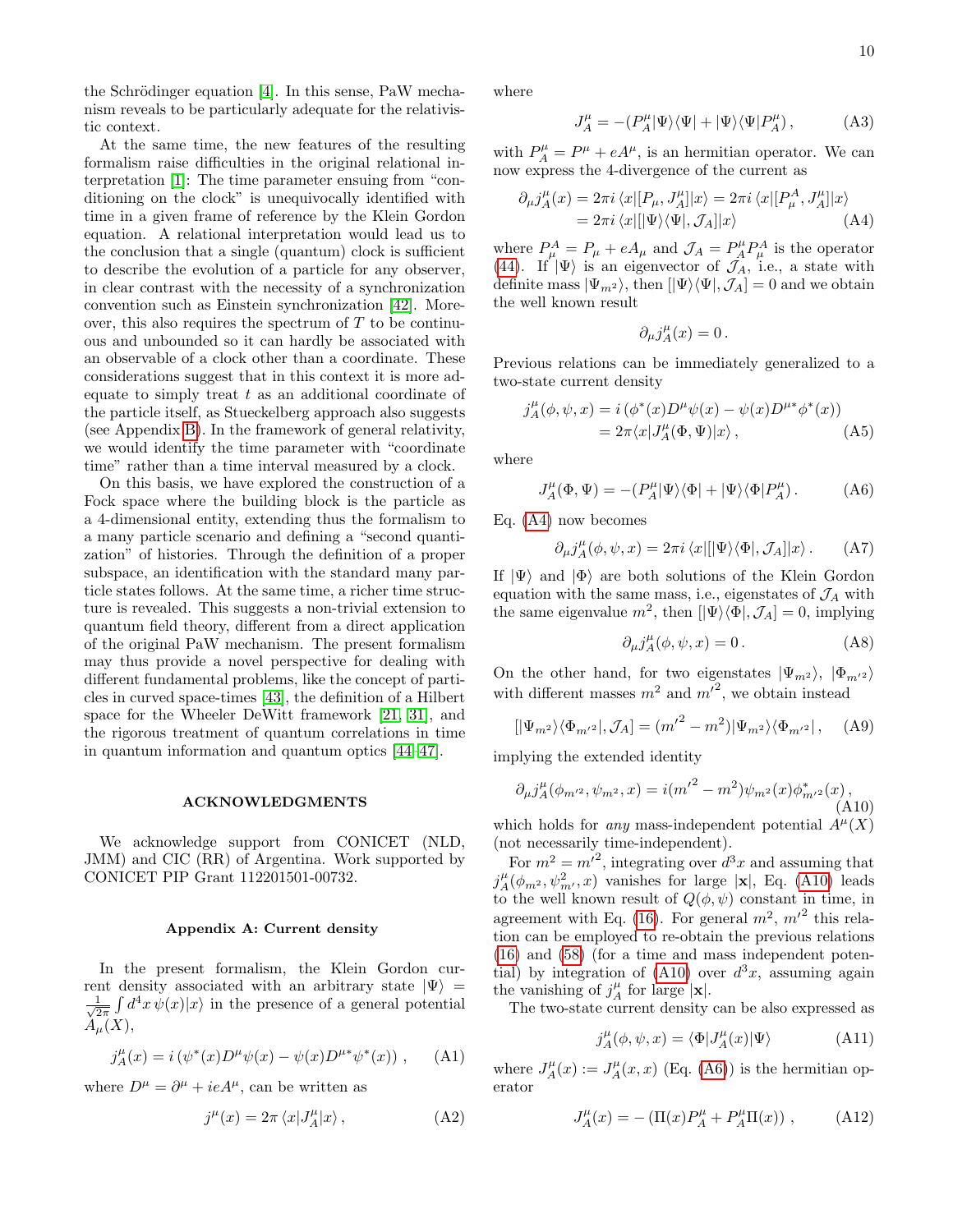with  $\Pi(x) = |x\rangle\langle x|$ . Moreover,  $Q_A(\phi, \psi)$  can be recast as

$$
Q_A(\phi, \psi) = \langle \Phi | \int d^3x J_A^{\mu}(x) | \Psi \rangle = \langle \Phi | Q_A(t) | \Psi \rangle , \text{(A13)}
$$

$$
Q_A(t) = -\left(\Pi(t)P_A^0 + P_A^0\Pi(t)\right) ,\qquad (A14)
$$

where  $\Pi(t) = \int d^3x \, \Pi(x) = |t\rangle\langle t| \otimes \mathbb{1}$ . All relations of this appendix also hold of course in the free case  $A_\mu(X) = 0$  $(P_A^{\mu} \to P^{\mu}, \mathcal{J}_A \to \mathcal{J}).$ 

# <span id="page-10-5"></span>Appendix B: Extended quantization of a parameterized theory

Here we present an alternative version for deriving the history state formalism of a particle which is closely related to Stueckelberg proposal [\[48\]](#page-11-30). While the previous approach is self-contained, this different perspective further clarifies that a relational interpretation is not strictly needed for the parameter  $t$ . At the same time, recovering the formalism in this way allows a first comparison with the conventional quantum gravity approach [\[19\]](#page-11-22).

Consider the action of a one dimensional particle for a time independent Lagrangian

$$
S[q(t)] = \int_{t_1}^{t_2} dt L(q, \dot{q}).
$$
 (B1)

By promoting  $t$  to a coordinate and parameterizing the configuration space  $(t, q)$  with a variable  $\tau$  we can write

$$
S\left[q(\tau), t(\tau)\right] = \int_{\tau_1}^{\tau_2} d\tau \, iL\left(q, \frac{\dot{q}}{\dot{t}}\right) \equiv \int_{\tau_1}^{\tau_2} d\tau \, \tilde{L}\left(q, \dot{q}, \dot{t}\right) . \tag{B2}
$$

The momenta associated with  $\tilde{L}$  are [\[19\]](#page-11-22):

<span id="page-10-6"></span>
$$
\tilde{p}_q = \frac{\partial \tilde{L}}{\partial \dot{q}} = p_q
$$
\n
$$
p_t = \frac{\partial \tilde{L}}{\partial \dot{t}} = -H,
$$
\n(B3)

- <span id="page-10-0"></span>[1] D. N. Page and W. K. Wootters, Phys. Rev. D 27, 2885 (1983).
- <span id="page-10-3"></span>[2] R. Gambini, R. A. Porto, J. Pullin, and S. Torterolo, Phys. Rev. D 79, 041501(R) (2009).
- <span id="page-10-1"></span>[3] J. G. Muga and C. R. Leavens, Phys. Rep. 338, 353  $(2000).$
- <span id="page-10-2"></span>[4] V. Giovannetti, S. Lloyd, and L. Maccone, Phys. Rev. D **92**, 045033 (2015).
- [5] A. Boette, R. Rossignoli, N. Gigena, and M. Cerezo, Phys. Rev. A 93, 062127 (2016).

while the Hamiltonian is  $\tilde{H} = \tilde{p}_q \dot{q} + p_t \dot{t} - \tilde{L} = \dot{t}(H + p_t)$ . If we define the "super Hamiltonian"  $H_s \equiv H + \tilde{p}_t$  then from Eq. [\(B3\)](#page-10-6)

<span id="page-10-7"></span>
$$
H_s = H + p_t \approx 0, \tag{B4}
$$

where with  $\approx$  we indicate this is a weak constraint [\[14\]](#page-11-1). By applying canonical quantization to the extended configuration space, since t and  $p_t$  are in phase space, an enlarged Hilbert, which can be written as  $\mathcal{H} = \mathcal{H}_t \otimes \mathcal{H}_q$ , is obtained. The super Hamiltonian constraint [\(B4\)](#page-10-7) defines the subspace

<span id="page-10-8"></span>
$$
H_S|\Psi\rangle = (P_t \otimes \mathbb{I} + \mathbb{I} \otimes H)|\Psi\rangle = 0, \quad (B5)
$$

which is precisely the universe equation of the PaW formalism for a one dimensional particle and continuum time discussed in Sec. [IV.](#page-6-0) We have obtained by this method the familiar notions of the non relativistic history state formalism without considering a reference clock: t is a coordinate.

It should be stressed that the conventional quantization procedure of a parameterized system doesn't lead to the present formalism where a time operator is defined [\[19\]](#page-11-22). The key difference is that we are associating an enlarged Hilbert space to the extended configuration space such that the constraint [\(B5\)](#page-10-8) has also a physical meaning instead of just a formal (or auxiliary) one [\[17\]](#page-11-18). The present proposal is more close to Stueckelberg approach to relativistic quantum mechanics [\[48\]](#page-11-30). In fact, the Hamiltonian  $R$  introduced by Stueckelberg under general relativistic considerations, which for a free particle reads  $R = \frac{1}{2}P_{\mu}P^{\mu}$ , leads to the Stueckelberg equation [\[48\]](#page-11-30)

<span id="page-10-9"></span>
$$
R\Psi(x,\tau) = i\frac{\partial}{\partial \tau}\Psi(x,\tau),\qquad (B6)
$$

which for  $\tau$  stationary solutions  $\Psi(x, \tau)$  $\exp(\frac{-im^2}{2}\tau)\Psi(x)$  yields Eq. [\(7\)](#page-1-1). The associated Stueckelberg norm  $\int d^4x |\Psi(x, \tau)|^2$ , which is  $\tau$  independent for a solution of Eq. [\(B6\)](#page-10-9), is precisely the one we have employed in Sec. [II](#page-1-4) and related to Klein Gordon norm for fixed mass solutions. The same considerations hold for the general case  $R = \frac{1}{2}\pi_{\mu}\pi^{\mu}$ , where  $\pi_{\mu} = P_{\mu} + eA_{\mu}$ , as follows immediately form the results of Sec. [III.](#page-4-1)

- [6] E. Moreva, M. Gramegna, G. Brida, L. Maccone, and M. Genovese, Phys. Rev. D 96, 102005 (2017).
- [7] P. Erker, M. T. Mitchison, R. Silva, M. P. Woods, N. Brunner, and M. Huber, Phys. Rev. X 7, 031022 (2017).
- [8] E. O. Dias and F. Parisio, Phys. Rev. A 95, 032133 (2017).
- <span id="page-10-4"></span>[9] A. Boette and R. Rossignoli, Phys. Rev. A 98, 032108 (2018).
- [10] L. R. Mendes and D. O. Soares-Pinto, Proc. Royal Soc.